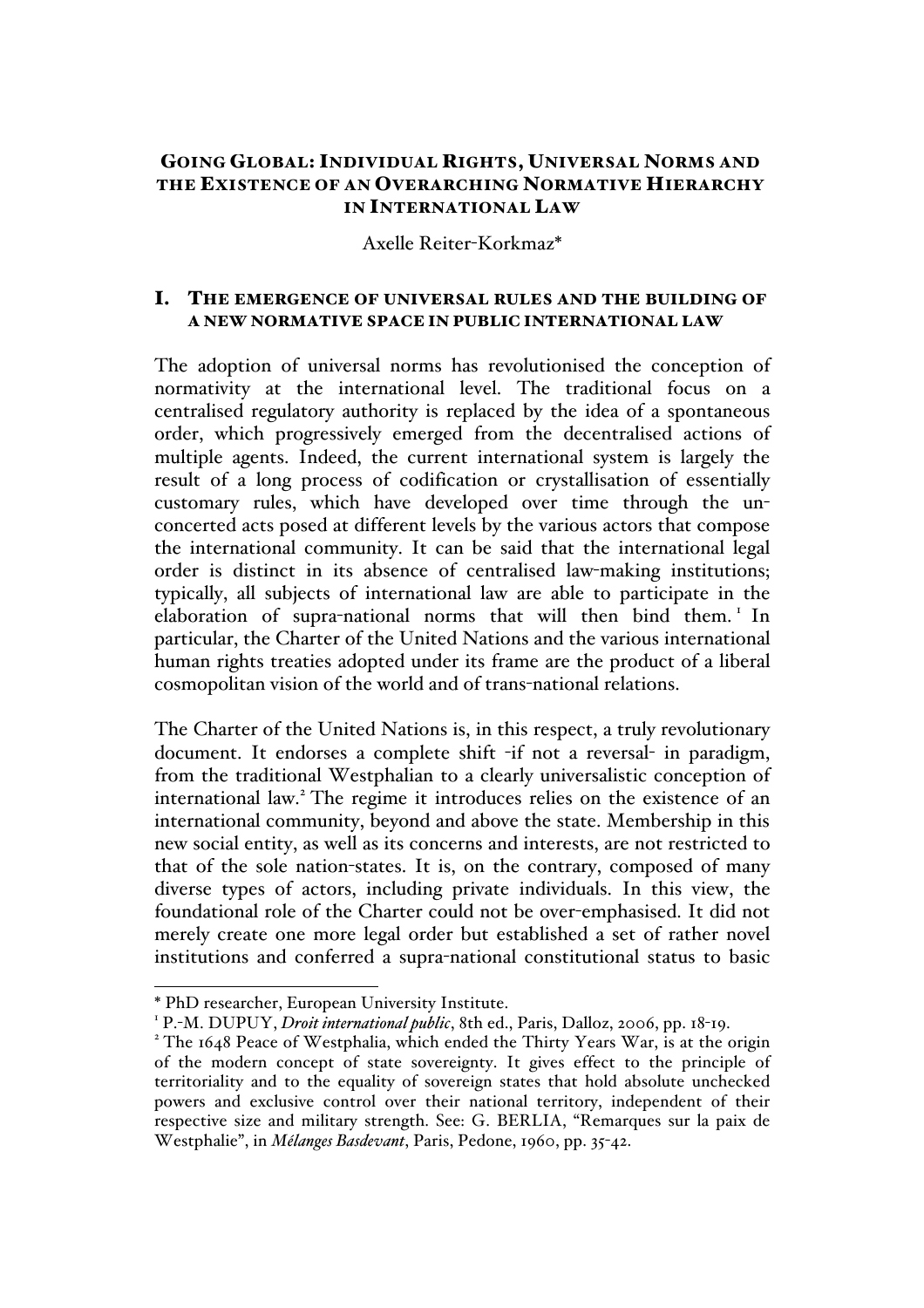international norms and principles. Its implementation initiated a transforming process for the control mechanisms and the power dynamics at the global level. It has also been the origin of the concept of international public order and the international entrenchment of core normative values, shared by all humanity with an aim to protect each and every single human being against instances of aggression and abuse.

Fundamentally, the Charter constitutes a radical switch of perspective in international relations, going from a state-centric to a truly cosmopolitan world order, and passing from unconstrained national sovereignty to a new international sovereignty. Following its adoption, the international legal order has become independent from states' sovereign powers. Even though it was originally established by the expression of states' assent, it progressively developed an 'objective' existence of its own. In view of this, the Charter is effectively analogous to an *actual* social contract; thus, providing legitimacy for a universal legal order and its institutions.3 It is a remarkably concrete achievement. Contrasting in that the tacit or hypothetical variants of the social contract theory, sometimes put forward at the national level in an attempt to justify coercive institutions, the international system is grounded in a real constitutive legal document, which effectively binds the parties to this agreement. This implies that the transfer of competences from the domestic to the supra-national level and the ensuing devolution of traditional state-owned prerogatives to the international community are irreversible. In this regard, attention should be paid to the distinctive nature and scope of the United Nations' Charter. As the founding text of this organisation, it applies immediately and without exceptions or reservations to all its members. This means that it obliges the quasi-totality of states worldwide to abide by its provisions, including those protecting individual rights and interests.

This point is particularly important and, as such, cannot be ignored when analysing or interpreting the content and application of contemporary rules of international law. In particular, it should always be kept in mind in the context of human rights and humanitarian dispositions, which constitute the keystone of the Charter.<sup>4</sup> In fact, the Charter completely reverses the values on which the international society is founded by freeing individuals from states' almighty power, conferring to them inalienable rights, irrespective of their ethnicity, background and sex, and prioritising

 <sup>3</sup> P.-M. DUPUY, *L'unité de l'ordre juridique international*, Cours général de droit international public, *Recueil des Cours de l'Académie de Droit International de La Haye*, 2002, Vol. 297, pp. 9-489; Leiden Nijhoff, 2003, at pp. 204, 220-221 and 412.

<sup>4</sup> See: UN Charter, Preamble; which posits peace and human rights as the main aims of the organisation.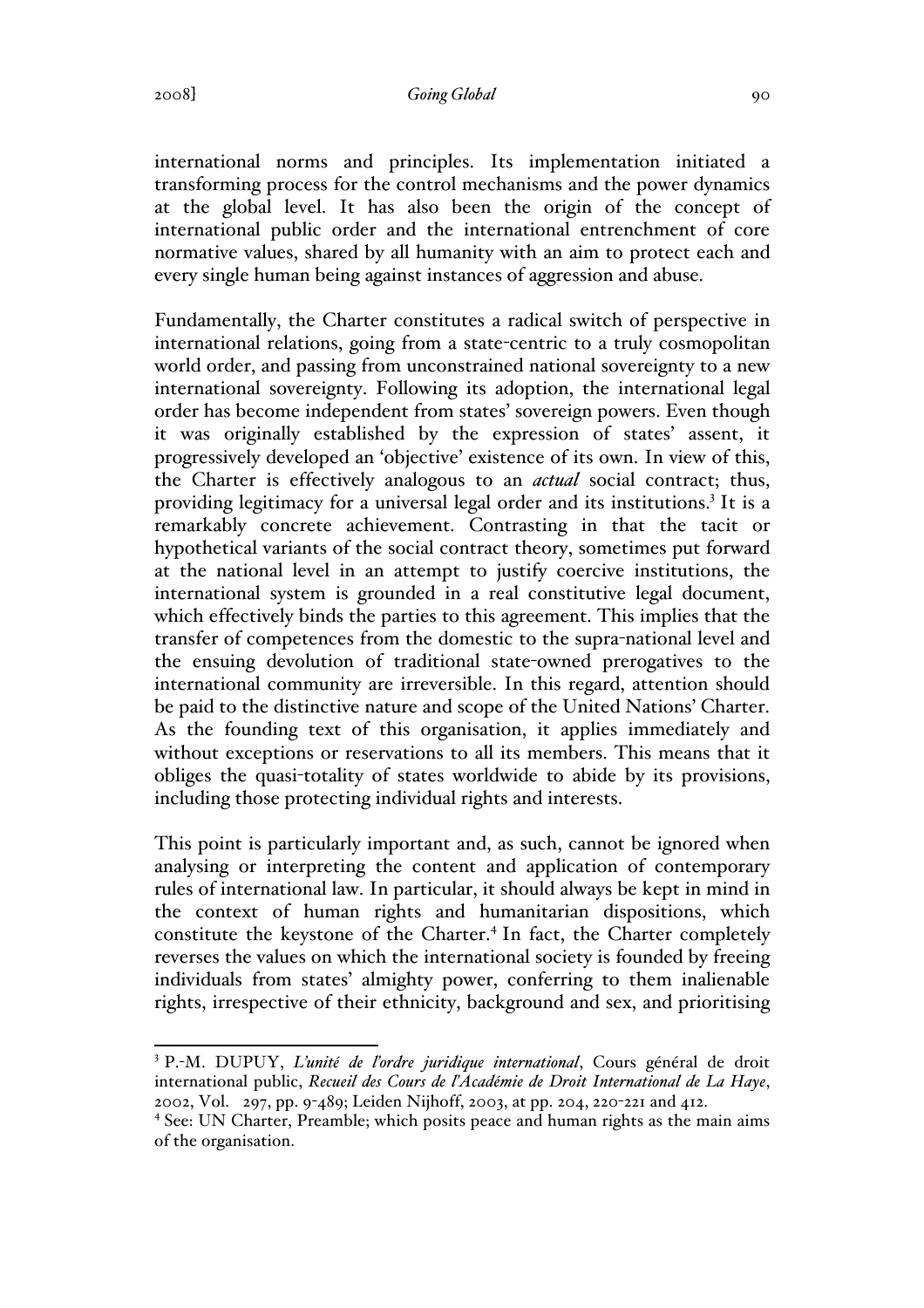them by opposition to governments now bound to guarantee those rights.<sup>5</sup> As a result, the unity of the contemporary international system is less organic than substantive. It is based on the hierarchy of norms that ensues from the recognition, in Article 53 of the 1969 Vienna Convention on the Law of Treaties, of the notion of *ius cogens*; a legal concept itself derived from the higher rank assigned to the basic principles entrenched in the Charter. These peremptory rules, which are by their legal status placed above the will of the states and outside the scope of treaties' control, constitute the core of an emerging concept of international public order. In a word, *ius cogens* norms are at the origin of a new type of normative space, of sovereignty, and of constitutionality.

In this perspective, international institutions have a mandate to guarantee the respect of the international public order and implement the rules of *ius cogens*; chiefly, the non-aggression principle and the rules protecting fundamental rights and liberties (both in times of peace and of war), which are themselves an inter-individual application of this principle. In this regard, one cannot ignore that the protection of human rights in the United Nations system is linked to broader issues of peace and security,<sup>6</sup> and that the core of absolutely inalienable entitlements is composed of precisely those rights most connected to such questions. While this is surely partly due to the original function and nature of the United Nations as an organisation, it also links individual liberties to a generalised application of the principle of non-aggression, be it among states, communities, private entities or individuals. This all-encompassing principle of non-aggression, then, constitutes the foundation on which the entire international edifice is built.

The supervisory and guarantor role conferred specifically to supra-national institutions and more loosely to the international community as a whole in relation to peremptory rules of international law implies that, in cases of violations of these norms, they are empowered to punish the offenders. Besides, the creation and progressive extension of international mechanisms of supervision reinforces the ban on domestic abuses of these

 <sup>5</sup> P.-M. DUPUY, "L'individu et le droit international: Théorie des droits de l'homme et fondements du droit international", *Archives de philosophie du droit*, 1987, pp. 119-133, at p. 121.

 $6\text{S}$  See, more generally, on the crucial place of war and peace considerations in contemporary international law:

P.-M. DUPUY, "L'enfer et le paradigme: Libres propos sur les relations du droit international avec la persistance des guerres et l'objectif idéal du maintien de la paix", in *Mélanges H. Thierry*, Paris, Pedone, 1998, pp. 187-201.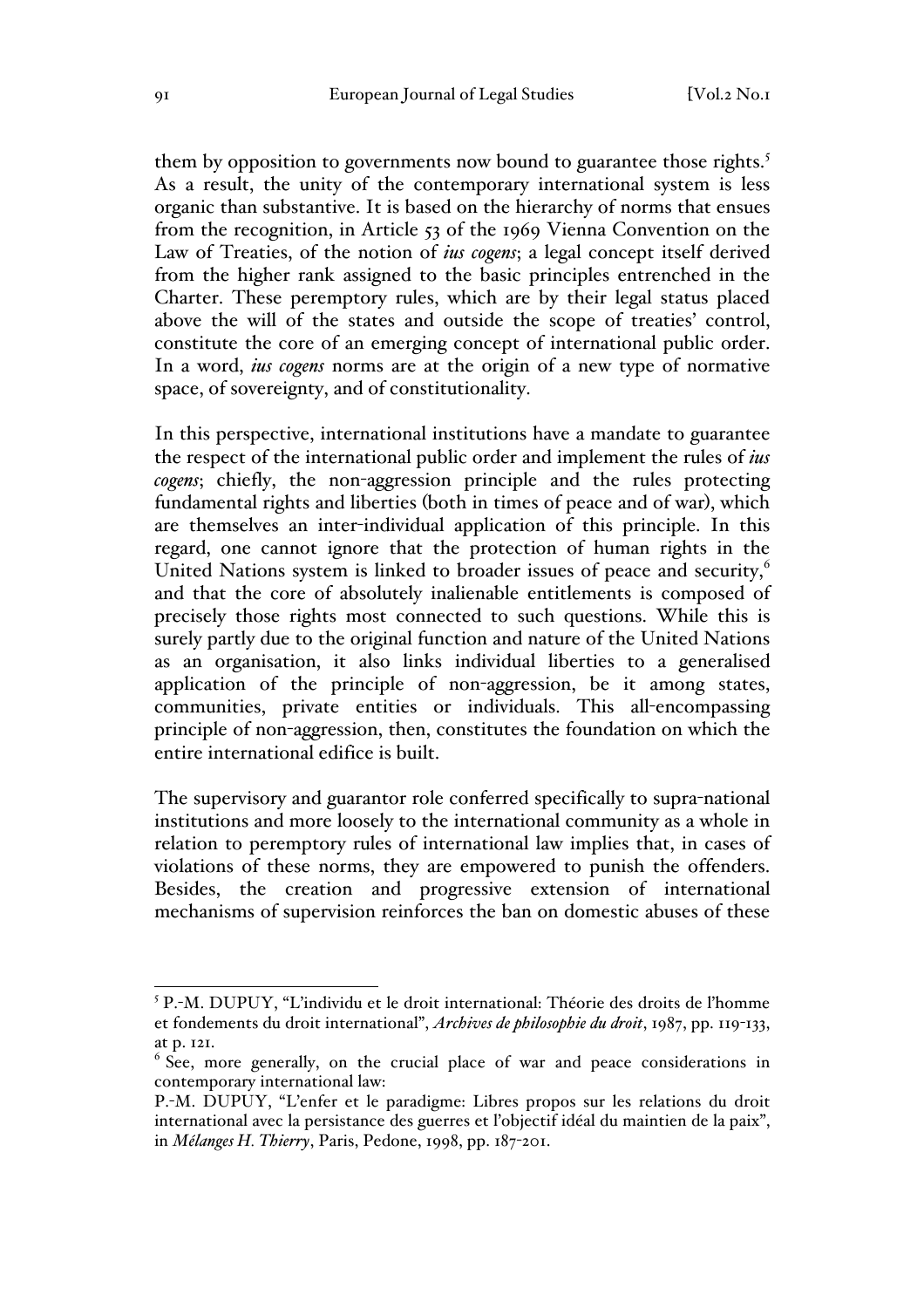rules. And the recognition of the existence of an '*actio popularis*' <sup>7</sup> against such breaches, open to all components of the international community, significantly enhances their protection. Furthermore, it entails that state sovereignty is legally restricted by the respect of *ius cogens*. Such a model conflicts eventually with republican or majoritarian notions about governmental functions and democracy, which are essentially state-centred rather than universalistic. It also clashes irreconcilably with realist views of international relations, which assert uncompromisingly the prevalence of uninhibited state sovereignty and prerogatives. Ultimately, it is built on the primacy of the individual over the community and the polity and, consequently, promotes the protection of human rights against states' overriding power. Finally, it rests on the belief that the recognition of a common humanity can only pass by that of each of its members.

Whereas this double process of organic de-centralisation and substantive unification of the law, and even the mere existence of the notion of *ius cogens*, have been contested until recently, the detractors of such a line of argumentation fail to appreciate the complexity of the international system taken as a whole, and its progressive move away from the traditional state-centric Westphalian model since the adoption of the Charter of the United Nations. In particular, even though *ius cogens* is sometimes relied on for purely instrumental or strategic purposes, one should not forget that -far from constituting "a 'legal word' devoid of any coherent meaning"- it remains an important concept of positive  $law^3$  as well as the key stone of the international legal order. Hence, the mere fact that it incorporates values of a mostly ethical nature into the fabric of the law does not give reason to refute its crucial position and function in the development of the supra-national system. In view of this, it is important to look both at its contents and its place in the evolution of general international law, in order to fully appreciate the paradigm shift it creates inside the concept of normative order and the consequences for the architecture of a worldwide global regime.

This paper attempts to do this in light of the role played by human rights,

 <sup>7</sup> The notion of '*actio popularis*' has its origins in Roman law and refers to legal actions brought in front of a tribunal in vindication of the general interest.

See: I.C.J., *South West Africa*, Second Phase, 18 July 1966, p. 47, § 88.

M. RAGAZZI, *The Concept of International Obligations Erga Omnes*, Oxford, Clarendon, 1997, p. 210.<br><sup>8</sup> P.-M. DUPUY, *L'unité de l'ordre juridique international*, *o.c.*, pp. 28-33, 207-213, 269-313

and 414-427.

P.-M. DUPUY, "Some Reflections on Contemporary International Law and the Appeal to Universal Values: A Response to Martti Koskenniemi", *European Journal of International Law*, 2005, pp. 131-137, at p. 136.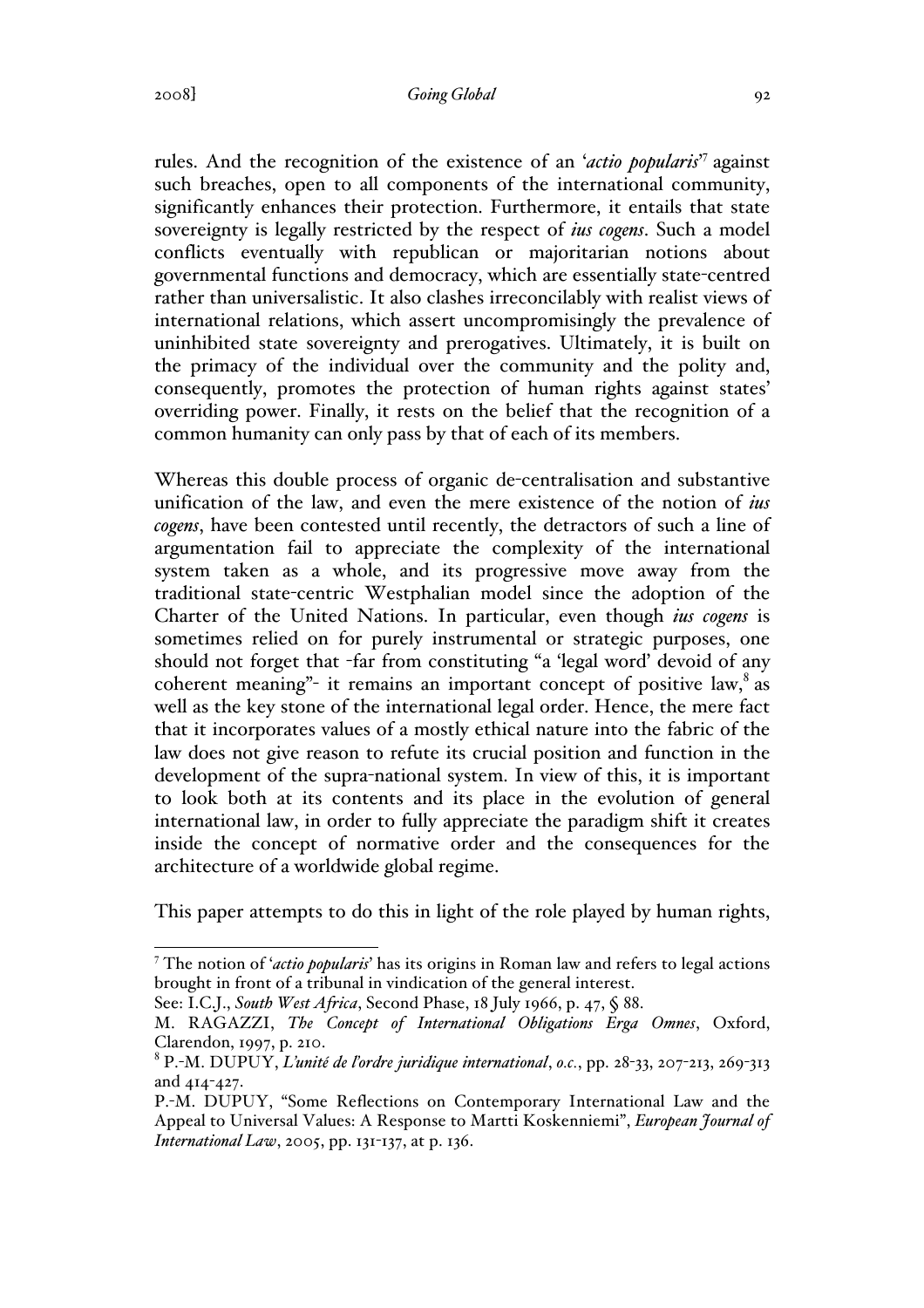as the most archetypical example of integral norms, in the creation of this new vision of normativity. The specific focus is motivated by the position occupied by fundamental rights in the general structure of the international system. The progressive entrenchment of human rights, through the recognition of their peremptory status, as the centre of the international public order is challenging the traditional concept of state sovereignty, and replacing it by a new form of international sovereignty of an intrinsically liberal nature. The duties that international human rights law creates for states are not only owed to the protected individuals and legal persons. Because they make up a crucial part of the international public order and are defined as superior interests of the international community, they can be sanctioned by the entire international community. Subsequently, they are insulated from states' obsession with national sovereignty and governmental attempts to reduce them. States' duty to respect them exists, regardless of their ratification of the relevant treaties, derived instead directly from membership and participation in the international society. In consequence, they ground the contemporary evolution and integration of general public international law along the lines of a new global normativity, ultimately based on a universal recognition of the humanity of every individual.

## II. THE OBJECT OF INTERNATIONAL HUMAN RIGHTS LAW AND THE CREATION OF A NEW VISION OF NORMATIVITY

In order to fully understand and elucidate the complexities and technicalities of a legal norm, one must analyse it in the light of its ultimate aim and social function.<sup>9</sup> This explains the insertion, by Article 31 of the 1969 Vienna Convention on the Law of Treaties, of the famous 'object and purpose' test -which states that "a treaty shall be interpreted [...] in the light of its object and purpose"- into the theory of interpretation of international agreements. Accordingly, the idea lying at the core of any international instrument ought to be insulated from adverse attacks and teleological considerations can never be ignored, even in the frame of a thoroughly descriptive account of the law. More precisely, when a certain ideology presided to the creation of a given set of norms, it cannot be dismissed altogether. It undoubtedly was the case for human rights conventions and, to a lesser extent, for the Charter of the United Nations; a fact which cannot be neglected. This implies that, even when looking at their specific provisions, the original aim and theoretical structure underlying the whole human rights project should not be forgotten.

 <sup>9</sup> P.-M. DUPUY, *L'unité de l'ordre juridique international*, *o.c.*, p. 27.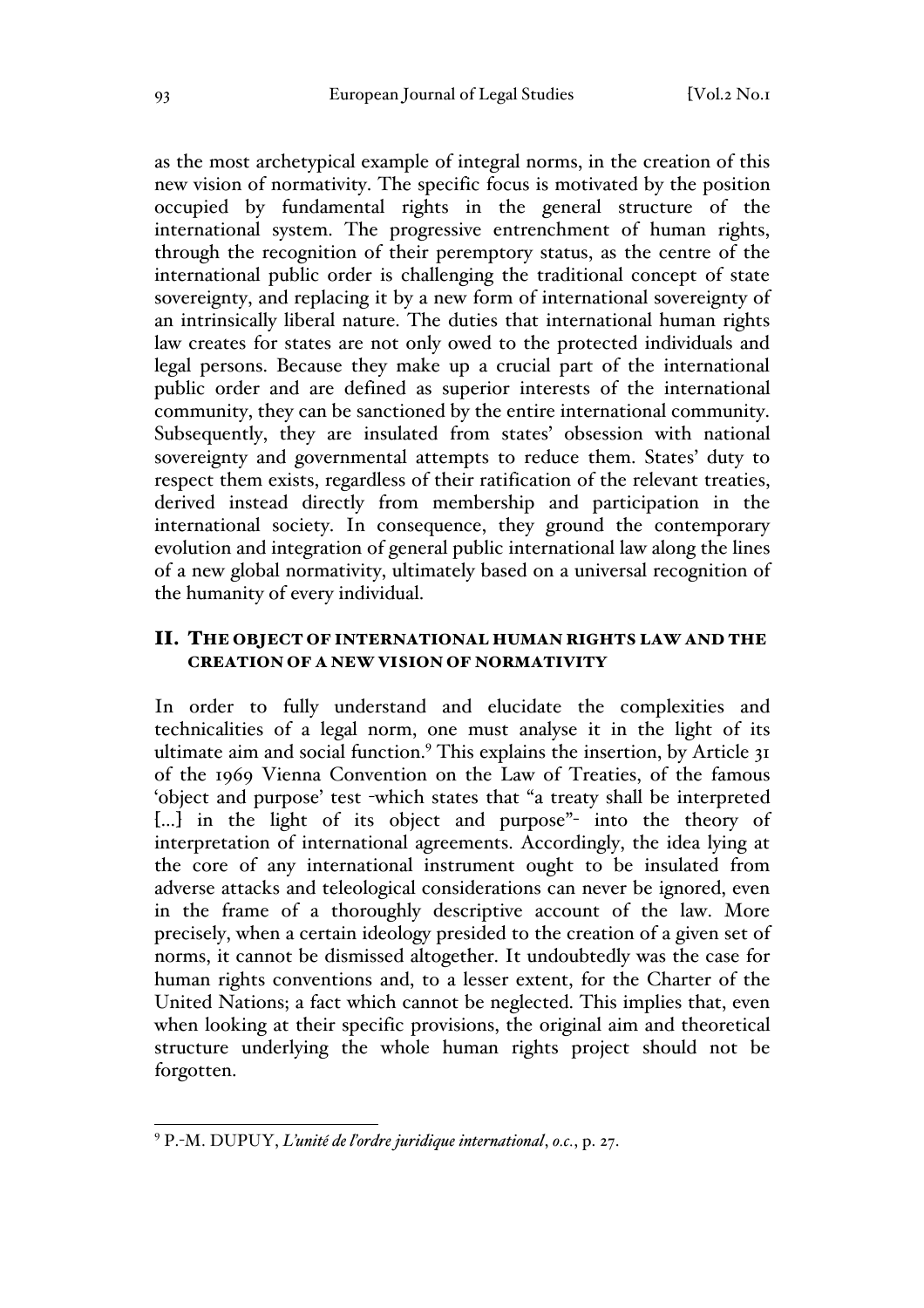The object and purpose of international human rights and humanitarian law is neither to establish reciprocal rights and obligations between states for their mutual benefit nor to organise a legal frame for their contractual relations. It does not aim at forwarding national interests or at adjudicating the conflicting claims, disagreements and ambitions of differing governments. On the contrary, human rights and humanitarian conventions are multilateral legal agreements composed of a set of 'absolute', objective or 'self-existent' obligations that states parties unilaterally commit themselves to comply with.<sup>10</sup> Hence, they constitute 'integral' treaties, by opposition to 'interdependent', reciprocal, 'concessionary' or *synallagmatiques* conventions. In other words, they are disconnected from the idea of reciprocity that traditionally tainted most international accords. And they generate obligations that depend neither legally nor practically on their parallel execution by other parties to the same agreement. In contrast, they give rise to autonomously and absolutely binding duties, owed to the entire world rather than merely to the contracting parties.<sup>11</sup> This means that, when they ratify those treaties, members of the international community undertake to respect and guarantee the individual rights they protect, regardless of the actions of other states.

This constitutes the uniqueness of this type of treaty in comparison with other international instruments. And it has been alleged to justify at least some departure from the classical secondary rules of general international law.<sup>12</sup> However, the recognition of this specificity and of the ensuing exceptional treatment of human rights issues, in key international agreements codifying secondary international norms, shows that the

 <sup>10</sup> E.C.H.R., *Ireland v. UK* [*Northern Ireland Case*], 18 Jan. 1978, *Series A*, Vol. 25, p. 90, § 239.

E.Com.H.R., *Austria v. Italy* [*Admissibility*], 11 Jan. 1961, *Y.E.C.H.R.*, Vol. 4, pp. 116- 183, at pp. 138-140.

A.C.H.R., *Ivcher Bronstein v. Peru* [*Competence*], 24 Sept. 1999, *Series C*, Vol. 54, § 42.

A.C.H.R., *Aguirre Roca et al. v. Peru* [*Competence*], 24 Sept. 1999, *Series C*, Vol. 55, § 41.

I.C.J., *Reservations to the Convention on the Prevention and Punishment of the Crime of Genocide*, Pleadings, *Reports*, 1951, pp. 387-ff.

O. DE FROUVILLE, *L'intangibilité des droits de l'homme en droit international*, Paris, Pedone, 2004, pp. 505 and 507; who underlines that states never contested this.<br><sup>11</sup> See, for a detailed analysis of this phenomenon and its relevance for human rights

and humanitarian law:

P.-M. DUPUY, *L'unité de l'ordre juridique international*, *o.c.*, pp. 139-141 and 382, note 763.

G. FITZMAURICE, "Second Report on the Law of Treaties", *Yearbook of the ILC*, 1957, Vol. II, p. 54.

<sup>&</sup>lt;sup>12</sup> R. BERNHARDT, "Thoughts on the Interpretation of Human Rights Treaties", in *Mélanges Wiarda*, Köln, Heymanns, 1988, pp. 65-71, at pp. 65-66.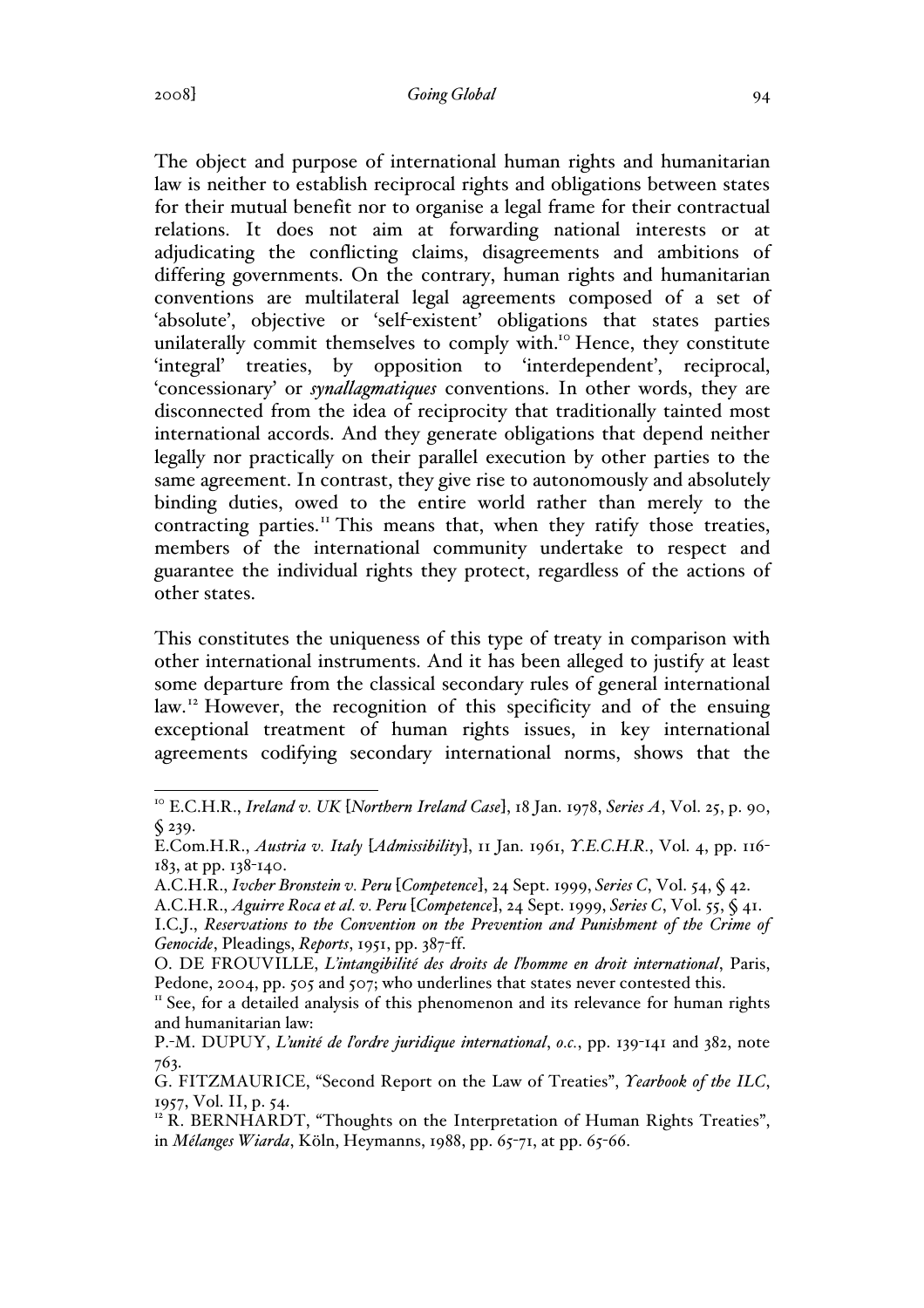application of different solutions to human rights issues is actually in conformity with the said norms. For example, Article 60  $\frac{6}{5}$  5 of the 1969 Vienna Convention on the Law of Treaties specifies that a material breach of such a treaty does not result in its suspension or its termination.<sup>13</sup> Similarly, it would never justify comparable violations of its provisions (even) regarding nationals of the infringing state. Indeed, the duties undertaken are due -by all subjects of international law- to the international community at large and do not cease to exist simply because of one country's failure to comply with them. This is the essence of integral obligations.

In addition, states parties to these instruments do not merely engage themselves to guarantee the freedom of fellow member states' citizens. They vouch to protect the individual rights of every person residing on their territory or within their jurisdiction, independent of her nationality and origins,<sup>14</sup> which includes 'illegal' immigrants.<sup>15</sup> For example, Article 1 of the European Convention demands that states "secure to everyone within their jurisdiction the rights and freedoms defined". This covers all persons effectively under their power, be them nationals of the controlling authority or subjects of other (non-)signatory states. So, human rights norms refer to the universal identity of human beings.<sup>16</sup> And the basic underlying idea is to treat every person as a human being, $^{17}$  a rule that does

 <sup>13</sup> See: E. SCHWELB, "The Law of Treaties and Human rights", in *Mélanges Mc Dougal*, New York, Free Press, 1976, pp. 262-290, at pp. 278-281; who defends that this disposition should be read in the light of the sixth paragraph of its preamble, which points out its coverage of all human rights and humanitarian treaties.

<sup>14</sup> E.C.H.R., *Ireland v. UK* [*Northern Ireland Case*], 18 Jan. 1978, *Series A*, Vol. 25, p. 90, § 239.

E.Com.H.R., *Austria v. Italy* [*Admissibility*], 11 Jan. 1961, *Y.E.C.H.R.*, Vol. 4, pp. 116- 183, at pp. 138-140.

E.Com.H.R., *Temeltasch v. Switzerland*, 5 May 1982, *D.R.*, Vol. 31, pp. 120-152, §§ 63- 64.

H.R. Committee, *General Comment No 15 (27) on the Position of Aliens under the Covenant*, 22 July 1986, § 1.

H.R. Committee, *General Comment No 24 (52) on Issues relating to Reservations Made upon Ratification or Accession to the Covenant or the Optional Protocols thereto, or in relation to Declarations under Article 41 of the Covenant*, 2 Nov. 1994, § 17.

A.C.H.R., *Effects of Reservations on the Entry into Force of the American Convention*, Adv. Op. OC-2/82, 1982, *Series A*, Vol. 2, §§ 29 and 33.

<sup>&</sup>lt;sup>15</sup> A.C.H.R., *Legal Status and Rights of Undocumented Migrants*, Adv. Op. OC-18/03, 17<br>Sept. 2003, *Series A*, Vol. 18, §§ 106-107, 111-160, 169-172 and 173 (6-11).

<sup>&</sup>lt;sup>16</sup> P.-M. DUPUY, *Droit international public*, 8th ed., *o.c.*, p. 214.

<sup>&</sup>lt;sup>17</sup> N.A. BUTENSCHON, "Citizenship and Human Rights: Some Thoughts on a Complex Relationship", in *Mélanges Eide*, Leiden, Nijhoff, 2003, p. 555-570, at p. 556- 557.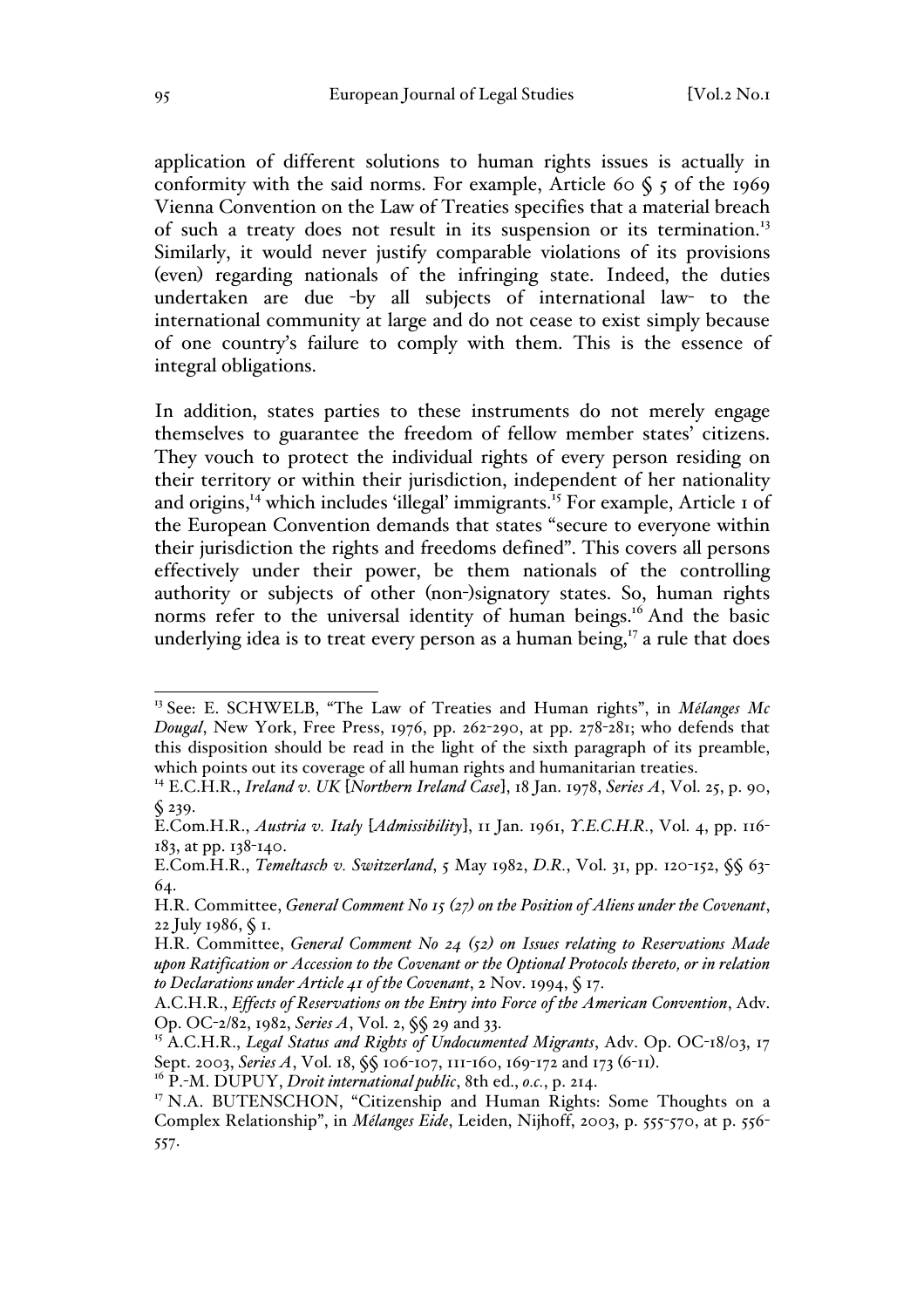not admit any exception. This idea is already expressed in Article 28 of the Universal Declaration, which declares that "everyone is entitled to a social and international order in which the rights and freedoms set forth in this declaration can be fully realised". It binds all public institutions at the global, trans-national, municipal and local levels, to protect the said entitlements and provide a frame in which individuals can freely exercise their liberties.

Essentially, international human rights law constitutes the personal rights of each and every individual into universal absolute obligations that the international community owes to her because of her humanity. As a result, one can say that international human rights law stands as a legal order of a quasi-constitutional type. This reinforces the logical primacy of supranational human rights norms over contradictory rules which are part of the national legal order, even though domestic authorities are usually charged with the enforcement of those international dispositions.<sup>18</sup> The European Court and Commission of Human Rights have expressly recognised this and underlined the European constitutional value of the European Convention on Human Rights in several instances, specifying that this treaty is "a constitutional instrument of European public order".<sup>19</sup> This is equally valid at the universal level,<sup>20</sup> where the Universal Declaration is seen as a "part of the constitutional structure of the world community", together with the Charter of the United Nations.<sup>21</sup> Hence, the international bill of rights "may, by finally constituting the individual as a subject of the international commonwealth, prove to be the first decisive

- A. RODRIGUES, "Apport de la pratique du Tribunal pénal international pour l'ex-Yougoslavie à la protection des droits fondamentaux de la personne humaine", in *Mélanges Cassese*, The Hague, Kluwer, 2003, pp. 791-826, at p. 794, especially note 10. B. SIMMA, "From Bilateralism to Community Interest in International Law",
- *Recueil des Cours de l'Académie de Droit International de La Haye*, 1994, Vol. 250, pp. 217- 384, at p. 242.

<sup>18</sup> F. RIGAUX, "Logique et droits de l'homme", in *Mélanges Ryssdal*, Koln, Heymanns, 2000, pp. 1197-1211, at pp. 1198-1199.

<sup>19</sup> E.C.H.R., *Open Door and Dublin Well Woman v. Ireland*, 29 Oct. 1992, *Series A*, Vol. 246-A, §§ 68-69.

E.C.H.R., *Loizidou v. Turkey* [*Preliminary Objections*], 23 Mar. 1995, *Series A*, Vol. 310, §§ 75 and 93.

E.C.H.R., *Matthews v. UK*, 18 Feb. 1999, *Reports*, 1999, I, § 49.

E.Com.H.R., *Chrysostomos, Loizidou et al. v. Turkey*, 4 Mar. 1991, *Y.E.C.H.R.*, Vol. 34, pp. 35-ff., p. 52.<br><sup>20</sup> E. SCHWELB, "The Law of Treaties and Human rights", *o.c*., p. 275.<br><sup>21</sup> L.B. SOHN, "The New International Law: Protection of the Rights of Individuals

rather than States", *American University Law Review*, 1982, pp. 1-64, at pp. 16-17.

P.-M. DUPUY, *L'unité de l'ordre juridique international*, *o.c.*, pp. 36, 104, 257-258, 414- 415 and 488-489.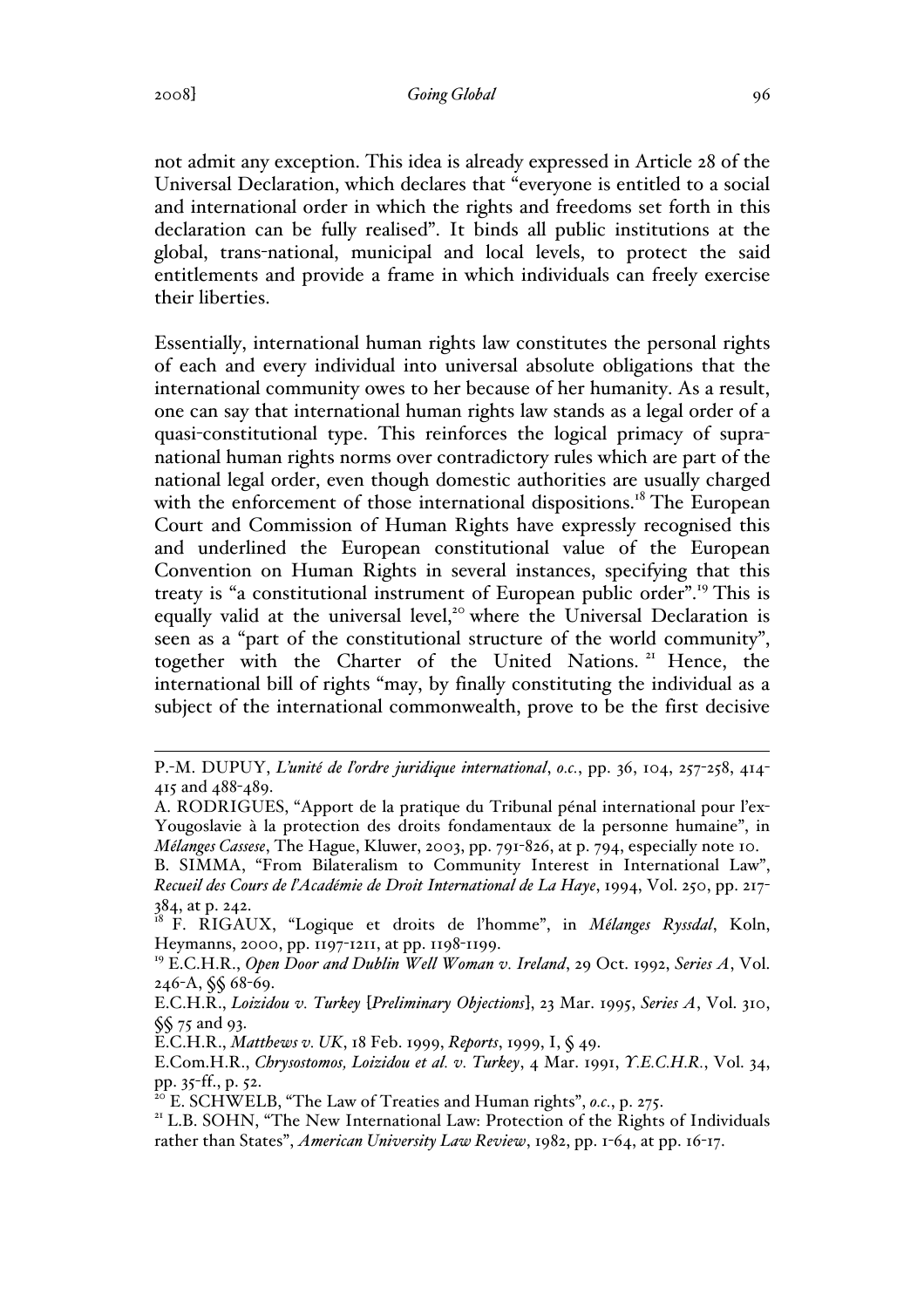step in the evolution of the federation of the world".<sup>22</sup> More radically, the recent international sovereignty ultimately takes its roots in an inalienable liberal right to liberty and self-determination of all individuals.

Aside from the Charter, the development of human rights norms and the creation of new trans-national institutions further consecrate the evolution "away from the classic regime of state sovereignty […] toward the firm entrenchment of the liberal regime of international sovereignty". <sup>23</sup> Accordingly, the system of inter-states complaints obligatory under Article  $24$  of the European Convention on Human Rights<sup>24</sup> is considered as a remedy against a breach of Europe's public order. The same applies to the optional systems of inter-states requests under Article 41 of the International Covenant on Civil and Political Rights and Article 45 of the Inter-American Convention. It is the case especially for the latter, since the Inter-American Court endorsed the very same approach to this issue as its European counter-part and referred extensively to Strasbourg case law in doing so.<sup>25</sup> By definition, inter-states complaints mechanisms embody the very idea that "how a government treats its own citizens is no longer its exclusive business, but a matter of legitimate concern for other states" and their individual inhabitants.<sup>26</sup>

The International Court of Justice has adopted similar views on the place of human rights conventions in the international system. It first stressed the "common interest" underlying this type of treaties in its advisory

<sup>&</sup>lt;sup>22</sup> H. LAUTERPACHT, "The International Protection of Human Rights", Recueil des *Cours de l'Académie de Droit International de La Haye*, 1947, Vol. 70, pp. 1-108, at p. 105. See also, on the strong connection between human rights instruments and the emergence of a global community:

O. DE FROUVILLE, *L'intangibilité des droits de l'homme en droit international*, *o.c.*, p. 266.

R.-J. DUPUY, "L'universalité des droits de l'homme", in *Mélanges Sperduti*, Milan, Giuffrè, 1984, pp. 539-556, at pp. 543-544.

<sup>&</sup>lt;sup>23</sup> D. HELD, "Violence, Law, and Justice in a Global Age", in C. CALHOUN, P. PRICE and A. TIMMER, *Understanding September 11*, New York, New Press, 2002, pp. 92-105, at p. 94.

See also: D. HELD, "Laws of States, Laws of Peoples: Three Models of Sovereignty", *Legal Theory*, 2002,

pp. 1-44, at p. 2.

PP<sup>1</sup> + 44, at P<sub>1</sub> = 1.<br><sup>24</sup> European Convention on Human rights, new Article 33.

<sup>25</sup> A.C.H.R., *Effects of Reservations on the Entry into Force of the American Convention*, 1982, Adv. Op. OC-2/82, 1982, *Series A*, Vol. 2, §§ 29-30; which paraphrases the European Commission of Human Rights.

<sup>&</sup>lt;sup>26</sup> A. INGRAM, *A Political Theory of Rights*, Oxford, Oxford University Press, 1994, p. 12.

P. SIEGHART, *The Lawful Rights of Mankind*, Oxford, Oxford University Press, 1985, preface, p. vii.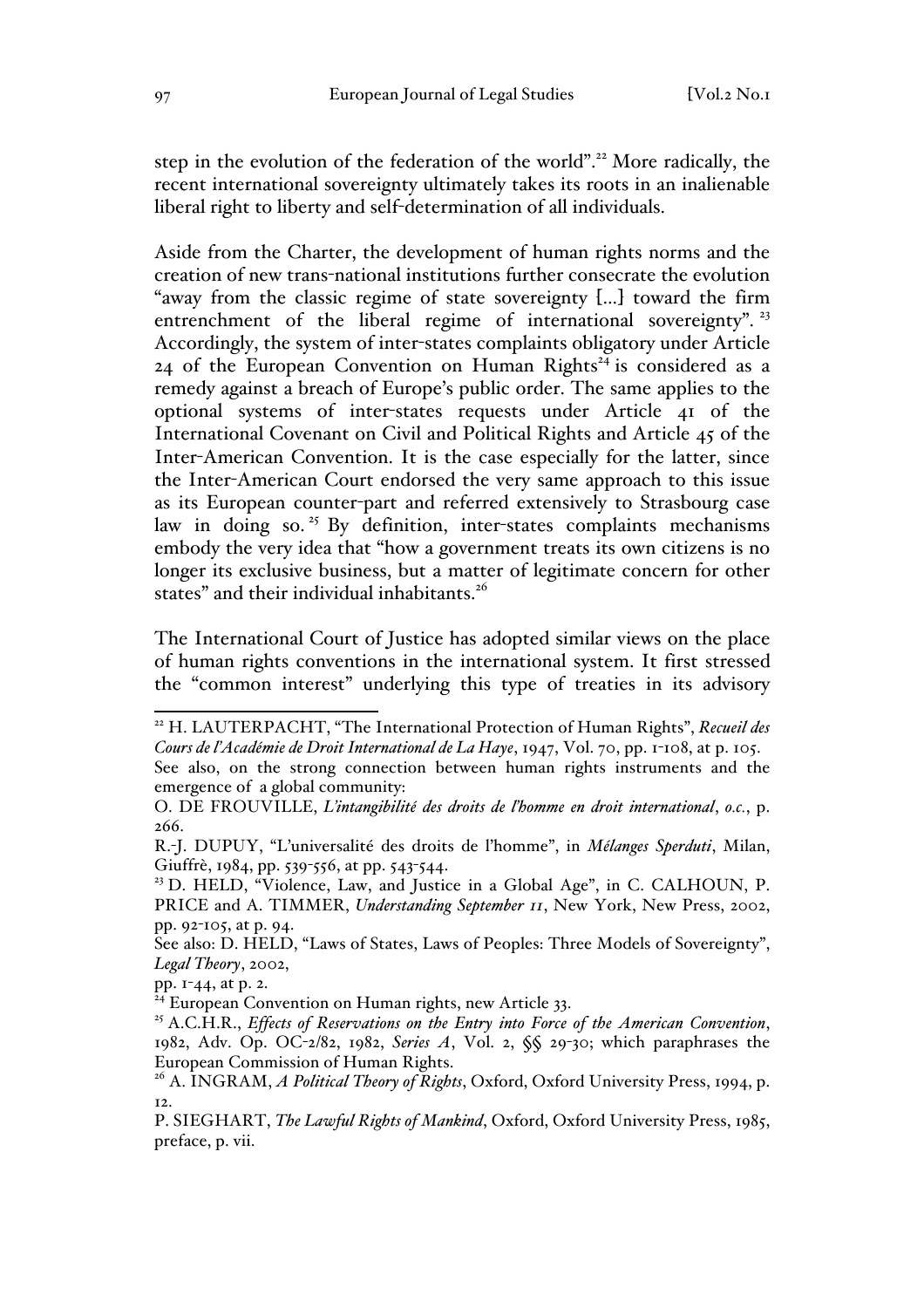opinion regarding reservations to the Convention for the Prevention and Punishment of the Crime of Genocide.<sup>27</sup> And it confirmed, in the *Barcelona Traction Case*, that human rights obligations are *erga omnes* "obligations of a state towards the international community as a whole" namely, obligations whose fulfilment can validly be claimed by every member of that community, independent of any particular agreement relative to the issue in hand- and that, subsequently, all states have the same legal interest in their protection;<sup>28</sup> an interest that is closely tied to the principle of legality and the respect of the rule of law at the international level.<sup>29</sup> International human rights law is undeniably contributing to the emergence of "a new legal order, which encompasses a notion of international society";<sup>30</sup> as well as to the materialisation of an "international civil society" able to claim respect for the rights of its individual components.<sup>31</sup>

This position has been clearly defended by Roberto Ago, who considers that the idea of *erga omnes* obligations is narrowly bound to the existence of an international community and the institutionalisation of such a community.32 Due to his key role in the International Law Commission during the early codification of the project on states' international responsibility, his views on the question have been very influential on the ulterior work of the Commission. As a result, the International Law Commission has endorsed a similar approach in its recent codification of the responsibility of states for the violation of peremptory norms of

 <sup>27</sup> I.C.J., *Reservations to the Convention on the Prevention and Punishment of the Crime of* 

*Genocide*, Adv. Op., 28 May 1951. <sup>28</sup> I.C.J., *Barcelona Traction Light and Power Company Limited*, 5 Feb. 1970, p. 32, § 33.

<sup>29</sup> P.-M. DUPUY, *Droit international public*, 8th ed., *o.c.*, p. 243.

P.-M. DUPUY, *L'unité de l'ordre juridique international*, *o.c.*, p. 359.

<sup>&</sup>lt;sup>30</sup> T.M. FRANCK, "Democracy as a Human Right", in J.L. HARGROVE and L. HENKIN, *Human Rights: An Agenda for the Next Century*, Washington, American Society of International Law, 1994, pp. 73-101, at p. 89.

A.C. KISS, "La Convention européenne des droits de l'homme a-t-elle créé un ordre juridique autonome?", in *Mélanges Pettiti*, Brussels, Bruylant, 1998, pp. 493-505, at p. 494.

J. KOLASA, "Rules on Emergency Powers in International Human Rights Treaties", in Council of Europe, European Commission for Democracy through Law, *Human Rights and the Functioning of the Democratic Institutions in Emergency Situations*, Strasbourg, Council of Europe, 1997, pp. 108-128, at p. 110.

<sup>&</sup>lt;sup>31</sup> P.-M. DUPUY, "Some Reflections on Contemporary International Law and the Appeal to Universal Values", *o.c.*, p. 137.

<sup>&</sup>lt;sup>32</sup> R. AGO, "Obligations *Erga Omnes* and the International Community", in A. CASSESE *et al.*, *International Crimes of States*, Berlin, De Gruyter, 1989, pp. 237-239, at p. 238.

R. AGO, "The International Community and International Organizations", in R.-J. DUPUY, *Handbook on International Organizations*, Dordrecht, Nijhoff, 1988, pp. 3-12.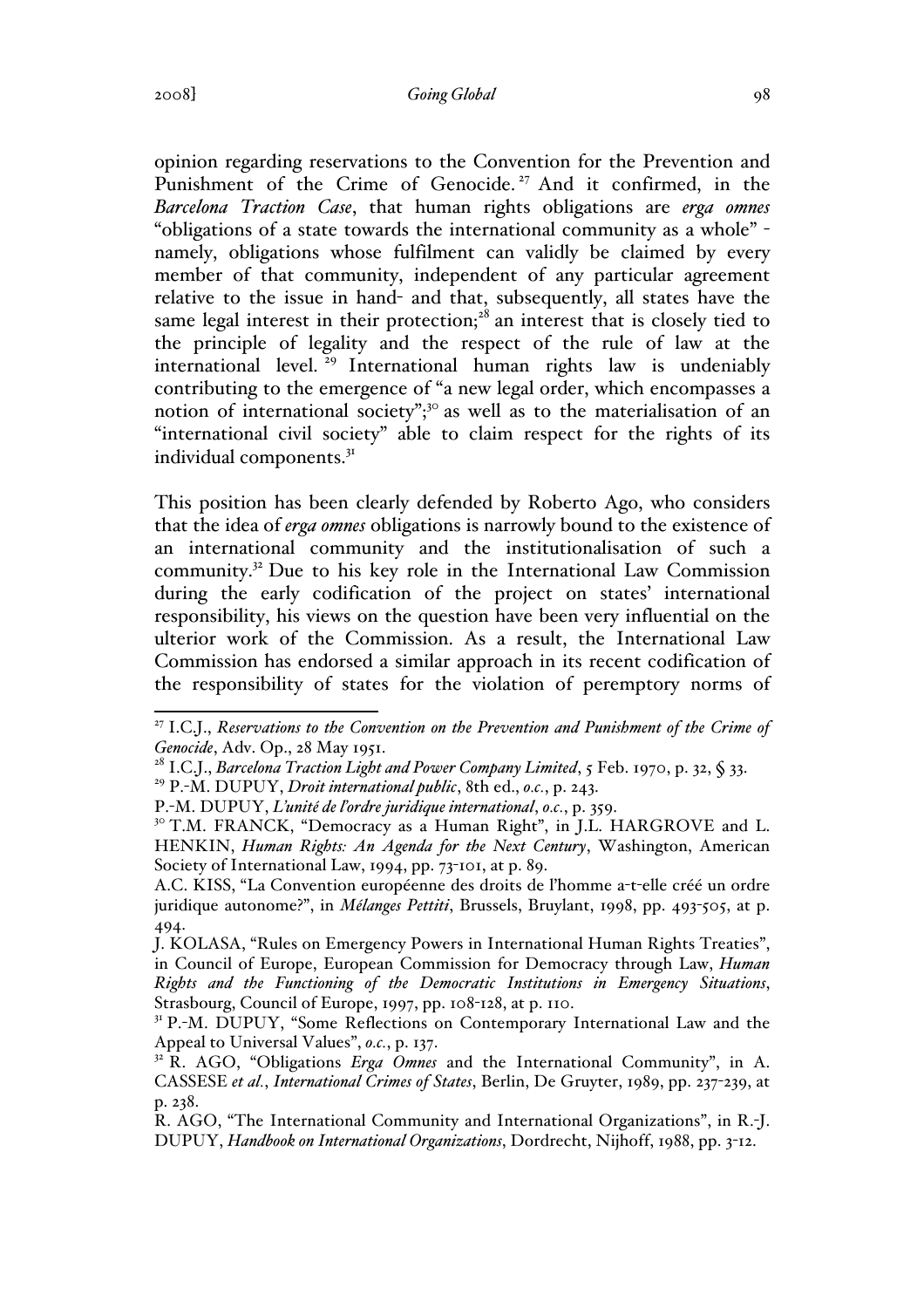international law.

# III. THE INTERNATIONAL LAW COMMISSION CODIFICATION OF STATES INTERNATIONAL LIABILITY AS A CONSECRATION OF THIS NEW CONCEPTION OF NORMATIVITY

The need to protect fundamental freedoms and entitlements has strongly influenced the writing of the 2001 final Draft Articles on the Responsibility of States for Internationally Wrongful Acts,<sup>33</sup> later annexed to a resolution of the General Assembly.<sup>34</sup> In addition, this project largely contributes to the crystallisation of several innovative tendencies regarding international human rights law and to the entrenchment of a novel approach to normativity at the international level.

First of all, the Draft Articles foresee two distinct sources of states' responsibility. On one side, Article 42 (b) (ii) of this document deals only with the question of inter-dependent obligations and thus with the "invocation of the responsibility" by a state which has been personally injured, as is anyhow mentioned in the title of this disposition. Contrasting this provision, Article 48 institutes an *actio popularis* to the benefit of associations of states and the international community. So, its application is not conditioned by a personal lesion of the state that brings it into play. Article 48 § 1 refers to two groups of integral obligations: those "owed to a group of states including that state" which is invoking the responsibility of another, like duties towards a regional organisation; and those "owed to the international community as a whole". These two types of rules are objective obligations, which do not engage any notion of reciprocity and are never "of such a character as radically to change the position of all other states to which the obligation is owed with respect to the further performance of the obligation".

Article 48 § 1 (a) protects the interests of regional organisations or of other states' groupings, in as much as they differ from the interests of their members. For instance, each member state of the European Union could invoke, in place of the European Commission, the responsibility of another state -irrespective of its belonging or not to the union-, for the violation of the duties it owes to the European institutions. The same applies to states belonging to the Council of Europe or the Organisation of

 <sup>33</sup> International Law Commission, *2001 Draft Articles on Responsibility of States for Internationally Wrongful Acts Adopted by the Drafting Committee on Second Reading*, UN Doc., A/CN.4/L.620/Rev.1.

<sup>34</sup> UN General Assembly, *Resolution 56/83*, 12 Dec. 2001, *Responsibility of States for Internationally Wrongful Acts*, UN Doc., A/RES/56/83.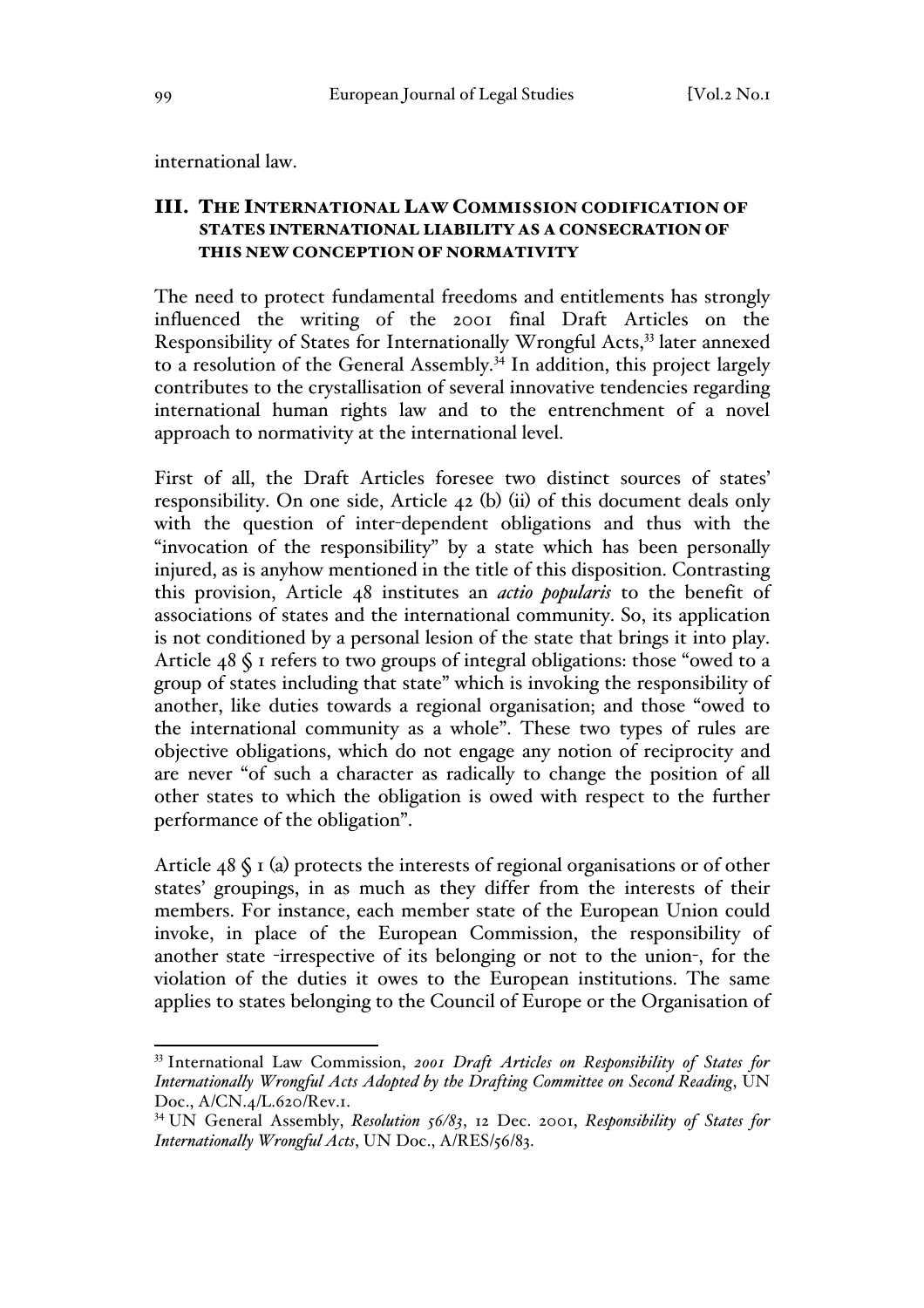American States, which constitutes recognition of the mechanism of interstate applications existing inside these two institutions. Thereby, Article 48 § 1 (a) allows a sort of narrow *actio popularis* in relation to the protection of the object and interests of international organisations. And it *de facto* gives them a certain form of international legal personality.

But Article  $48 \xi$  I (b) goes much further, as it permits any state to intervene in the event of a breach of *erga omnes* obligations. Every government may then ask for the cessation of any infraction to these norms and the reparation of the violation on behalf of the victim. Article  $48 \text{ }\frac{\ }{2}$  1 (b) confirms thereby the position of the International Criminal Tribunal for the Former Yugoslavia, which considers that such obligations are "owed towards all the other members of the international community, each of which then has a correlative right". And it equally endorses the Tribunal's judgement that their violation "simultaneously constitutes a breach of the correlative right of all members of the international community and gives rise to a claim for compliance accruing to each and every member, which then has the right to insist on fulfilment of the obligation or in any case to call for the breach to be discontinued".<sup>35</sup>

This constitutes the foundation for a multilateral frame, where the notion of reciprocity is diluted and an authentic *actio popularis* is open to all states, aimed at the protection of the international public order.<sup>36</sup> This prevalence of objective interests over subjective ones serves the function of restoring international legality, even in the cases where the wronged state is a small powerless country without enough weight on the international scene, and which will not challenge a stronger nation in fear of retaliation. Although Article 48 § 3 refers to Article 45 -regarding the "loss of the right to invoke responsibility"-, which prevents any state to invoke the responsibility of another when "the injured state has validly waived the claim", states cannot validly renounce to a request grounded on the lack of respect of peremptory obligations. In truth, they are not allowed to derogate from these norms even by means of agreement or treaty. So, it seems that they could not possibly acquiesce validly to violations of *erga omnes* obligations either, as these similarly guarantee superior interests of the international community.37

 <sup>35</sup> I.C.T.Y., *Furundzija Case (Lasva Valley)*, IT-95-17/1-T, *Judgement*, 10 Dec. 1998, § 151.

<sup>&</sup>lt;sup>36</sup> See, for hints at such a result:

A. PELLET, "Le nouveau projet de la CDI sur la responsabilité de l'état pour fait internationalement illicite: *Requiem* pour le crime?", in *Mélanges Cassese*, *o.c.*, pp. 655- 683, at pp. 660 and 682.

 $37$  See, for a defence of the inapplicability of Article 45 to the circumstances of Article  $48 \xi$  I (b):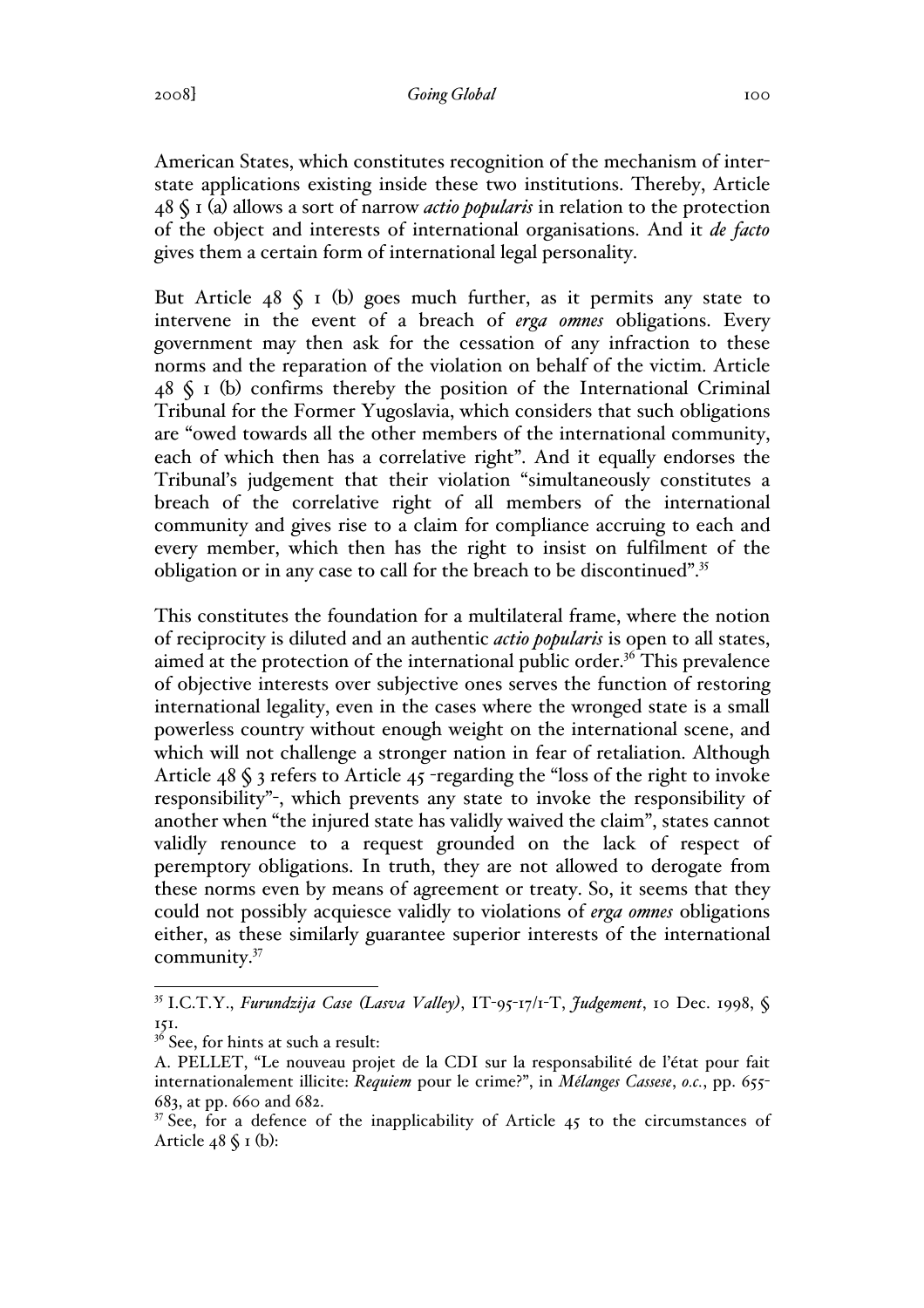Secondly, Articles 25  $\oint I$  (b), 33  $\oint I$ , 42 (b) and 48  $\oint I$  (b) of the Draft Articles do not speak of an 'international community of states' but of the 'international community as a whole', which extends the scope of this concept to cover non-state actors.<sup>38</sup> Moreover, according to Article 48  $\zeta$  2 (b), public authorities introducing an action on the basis of Article  $48\bar{S}$  I can require the responsible government to repair the damage caused to the injured state or "the beneficiaries of the obligation breached". This *alinea* implies that they can defend on this ground not only the interests of other states, but also those of private entities or individuals. This second aspect of the *actio popularis*, which is already tacitly expressed in Article 48 § 2 (b), is confirmed by the mention in Article 39 of the contribution to the injury "of the injured state or any person or entity in relation to whom reparation is sought". Besides, the direct victims of infractions to *erga omnes* obligations -as those of breaches of peremptory norms of international law- are rarely states and usually private individuals.

Subsequently, any state can use the *actio popularis* consecrated in Article 48 to oppose and sanction violations of *erga omnes* obligations to the benefit of individuals who are not its own nationals or residents and, in particular, breaches of the fundamental rights and freedoms that the offending state is bound to respect under treaties it has signed or customary international law. This corollary is corroborated by the absence of application of the clause inserted in Article 44 (a) -on the "admissibility of claims"- to human rights norms, an inapplicability which has been explicitly underlined during the debates of the International Law Commission.<sup>39</sup> Article  $44$  (a) otherwise stipulates that "the responsibility of a state may not be invoked if the claim is not brought in accordance with any applicable rule relating to the nationality of claims". Its exclusion in matters related to the protection of individual entitlements further derives from the fact that what has already been said in relation to the waiving of states' responsibility under Article 45 and *erga omnes* obligations is equally valid for

A. GATTINI, "The Obligations of States Likely to Invoke the Responsibility for Serious Breaches of International Peremptory Norms", in P.-M. DUPUY, *Workshop on Breaches of Obligations under Peremptory Norms of General International Law and the International Responsibility of States*, Florence, European University Institute, 2001, Section III - 4.

A. PELLET, "Le nouveau projet de la CDI sur la responsabilité de l'état pour fait internationalement illicite", *o.c.*, pp. 673-674.

<sup>&</sup>lt;sup>38</sup> A. PELLET, "Le nouveau projet de la CDI sur la responsabilité de l'état pour fait internationalement illicite", *o.c.*, p. 666; who is critical of the wording of these articles but still observes, in this regard, that the notion of international community has expanded since the adoption of the 1969 Vienna Convention.

<sup>39</sup> International Law Commission, *Report on the Work of its 52nd Session*, 2000, UN Doc., A/55/10, § 422.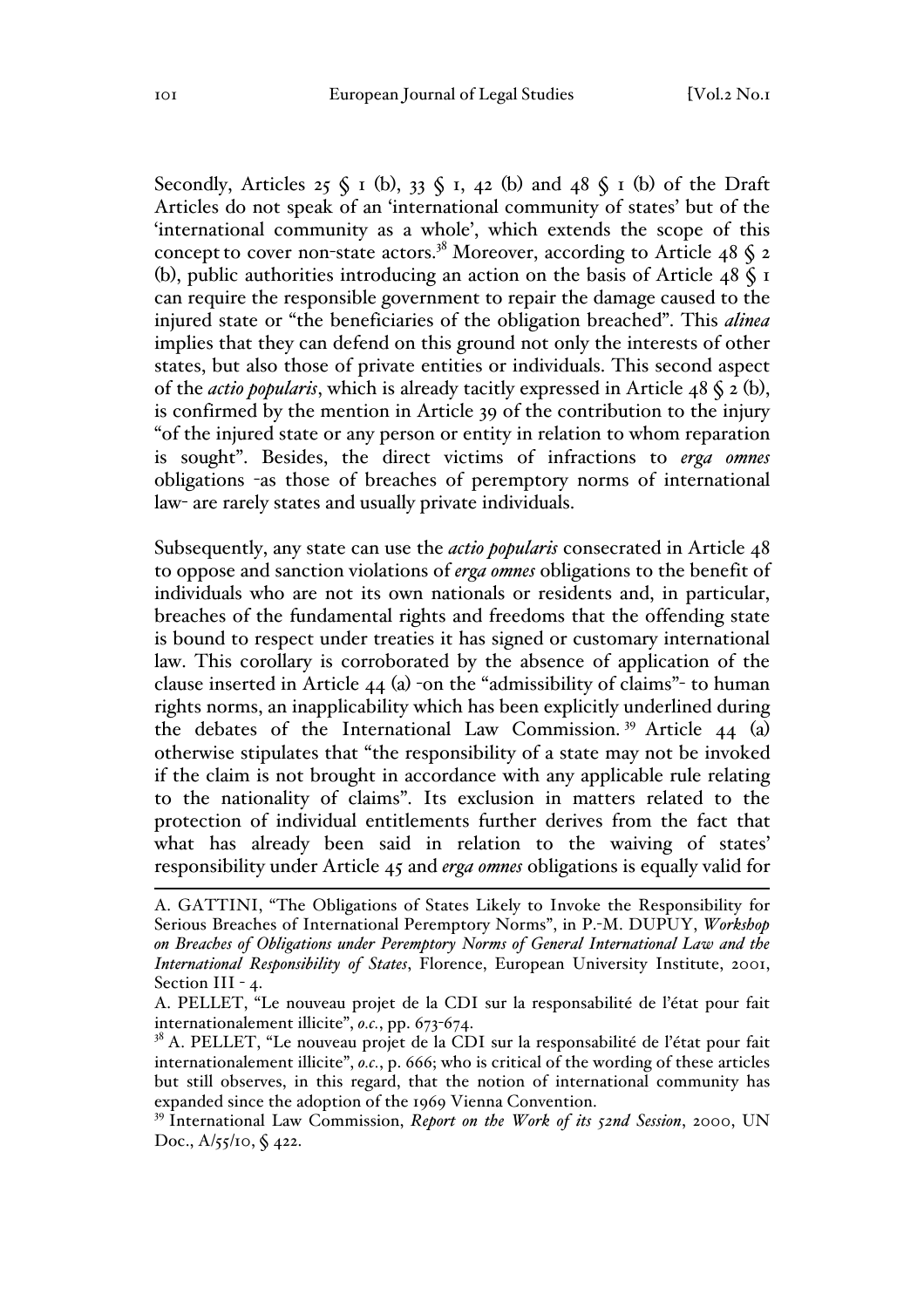Article 44. <sup>40</sup> This institutionalises a universal system of inter-states applications comparable to the one recognised by the Council of Europe and the Organisation of American States. The next step on this line would involve granting the same right of action to individuals or other non-state actors, a development that is already observable in the increasing precedence given to the rights and interests of victims in international criminal law.

Thirdly, the Draft Articles confer the status of *ius cogens* to the whole set of human rights. Indeed, the project adopted on second reading in 2001 mixes the notions of *erga omnes* obligations and *ius cogens*. It uses them alternatively, substituting one for the other. The third chapter of the second part of the Draft is titled "serious breaches of obligations under peremptory norms of general international law". Articles 40 and 41, which are included in the said chapter, refer to this very concept; and so does Article 26. By opposition, the first chapter of the third part speaks of obligations owed to the international community or *erga omnes* obligations,41 as the texts previously adopted. The switch from one term to the other in different dispositions as well as in successive versions of the same provisions consecrates the exact correspondence that exists between the two concepts, in conformity with the definition of *ius cogens* in Article 53 of the Vienna Convention. <sup>42</sup> Moreover, the International Law Commission has interchangeably made use of both expressions during its debates and justifies the resulting confusion by alleging that the obligations arising under these two types of norms largely coincide.<sup>43</sup> Consequently, the norms protecting fundamental freedoms, whose *erga omnes* character is traditionally recognised, also benefit from the status of peremptory obligations or *ius cogens*.

Even so, one might argue that the mix-up of the two terms in the Draft Articles results from an over-simplification of reality and not from a

<sup>&</sup>lt;sup>40</sup> A. GATTINI, "The Obligations of States Likely to Invoke the Responsibility for Serious Breaches of International Peremptory Norms", *o.c.*, Section III - 3.

<sup>&</sup>lt;sup>41</sup> International Law Commission, 2001 Draft Articles on Responsibility of States for *Internationally Wrongful Acts Adopted by the Drafting Committee on Second Reading*, *o.c.*, Articles 42  $\Diamond$  I (b) and 48  $\Diamond$  I (b).

<sup>&</sup>lt;sup>42</sup> P.-M. DUPUY, *L'unité de l'ordre juridique international*, *o.c.*, pp. 256 and 366.

<sup>43</sup> J. CRAWFORD, *Third Report on the Responsibility of States*, UN Doc., A/CN.4/507/Add.4, §§ 372-374.

International Law Commission, *Report on the Work of its 53rd Session*, 2001, UN Doc.,  $A/56/10, \, \xi$  7.

B. SIMMA, "Bilateralism and Community Interest in the Law of State Responsibility", in *Mélanges Rosenne*, Dordrecht, Nijhoff, 1989, pp. 821-ff., at p. 825; who judges that the two terms refer to different aspects of the same norms, that they "constitute but the two sides of one and the same coin".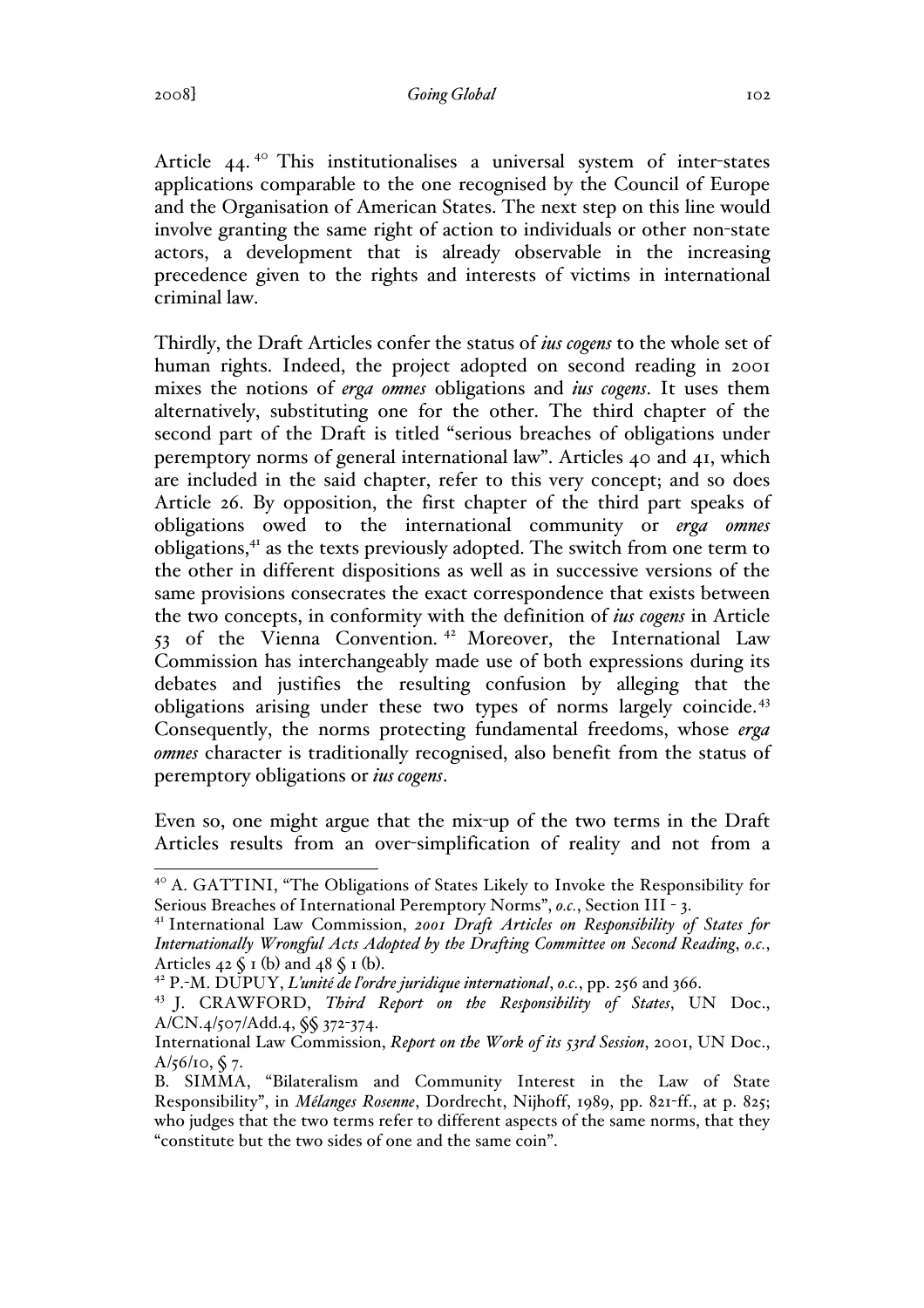conscious decision to extend the scope of *ius cogens* to cover all *erga omnes* obligations. However, the Draft does not solely confuse the two notions, and use them in an overlapping fashion. It goes much further in that direction, with the result that the perfect compatibility and equalisation of both terms cannot be denied so easily.

To begin with, it explicitly refers to the peremptory status of individual rights in its Article 50  $\zeta$  I, concerning the "obligations not affected by countermeasures"; specifying that "countermeasures shall not affect: the obligation to refrain from the threat or use of force as embodied in the Charter of the United Nations; obligations for the protection of fundamental human rights; obligations of a humanitarian character prohibiting reprisals; [and] other obligations under peremptory norms of general international law". This disposition mirrors Article 60 of the Vienna Convention, which exempt "treaties of a humanitarian character" from being suspended or terminated as a result of violations of their provisions by states parties to these treaties. Although it leaves the door open for potential new candidates to that status, it expressly recognises the *ius cogens* or peremptory character of the three first categories of obligations it cites, including the protection of human rights.

Here again, one might claim that the mentioned rights are solely the most important ones or those belonging to the hardcore of non-derogable provisions, which cannot be restricted even in times of war or public emergency threatening the life of the nation. On one hand, it can be formally argued that all rights that cannot be suspended under these safety clauses have by definition *ius cogens* status. Article 53 of the 1969 Vienna Convention on the Law of Treaties expressly singles out peremptory norms of general international law as rules "from which no derogation is permitted". Thus, peremptoriness can be considered as a synonym for inalienability. <sup>44</sup> As a result, the human rights specifically identified in international treaties to remain always inalienable -independent of the gravity of the circumstances- belong *essentially* to this category.45 On the other hand, nothing indicates that Article 53 merely covers this particular category of individual freedoms and entitlements. And it is still improbable that the expression "fundamental human rights" in Article 50  $\Diamond$  1 of the Draft Articles would only refer to the few rights listed in derogation clauses.

 <sup>44</sup> P.-M. DUPUY, *L'unité de l'ordre juridique international*, *o.c.*, pp. 274 and 276.

<sup>45</sup> P.-M. DUPUY, *Droit international public*, 8th ed., *o.c.*, p. 235.

M.N. SHAW, "Genocide and International Law", in *Mélanges Rosenne*, *o.c.*, pp. 797- 820, at p. 801.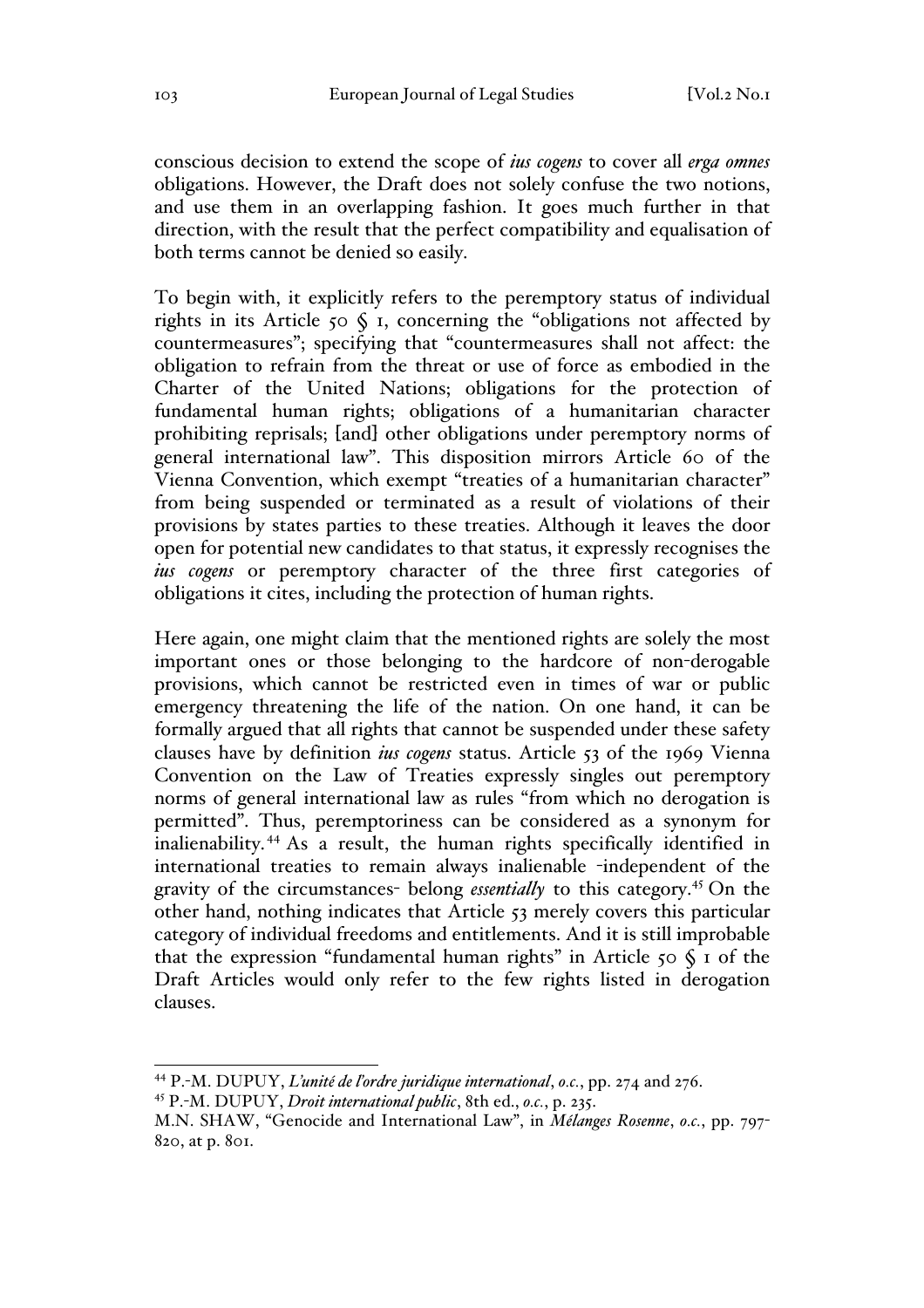On the contrary, it seems that this expression needs to be interpreted much more broadly, as it is done in the title of the European Convention for the Protection of Human Rights and Fundamental Freedoms. Indeed, in its famous *obiter dictum* in the *Barcelona Traction Case*, the International Court of Justice uses the quasi-identical expression of "basic rights of the human person" in relation to the concept of *erga omnes* obligations. The similitude is even more flagrant in the French version of the judgement, which speaks of "*droits fondamentaux de la personne humaine*".46 Besides, all the international rules protecting human rights are applicable *erga omnes*. And the *dictum* of the Court has been interpreted as a reference to the two United Nations Covenants on Civil and Political Rights and Economic, Social and Cultural Rights, before these instruments had even entered into force.<sup>47</sup>

In addition, a distinction among the different human rights cannot be justified at this level, neither on a theoretical basis nor by reference to the practice of international bodies monitoring the respect of individual rights and freedoms.<sup>48</sup> Finally, the deliberations during the Vienna Conference regarding the parallel Article 60 of the Vienna Convention referred not only to the 1949 Geneva Conventions, but also to the status and protection of refugees, the prohibition of slavery, the interdiction of genocide and, ultimately, to the "conventions for the protection of human rights in general".<sup>49</sup> Article 50  $\Diamond$  1 pertains, therefore, to the customary parts of the Universal Declaration of Human Rights and all the dispositions of the two International Covenants, as well as to the other international treaties protecting human rights at the global level.

### IV. THE POSITION OF INTERNATIONAL HUMAN RIGHTS NORMS AT THE CORE OF THIS NEW CONCEPTION OF NORMATIVITY

The confusion introduced between the notions of *ius cogens* and *erga omnes* obligations and the recognition of the peremptory character of all human

<sup>&</sup>lt;sup>46</sup> I.C.J., *Barcelona Traction Light and Power Company Limited*, 5 Feb. 1970, pp. 32 and 47, §§ 33-34 and 91.

<sup>47</sup> A. DE HOOGH, *Obligations Erga Omnes and International Crimes*, The Hague, Kluwer, 1996, p. 52.

International Law Institute, "Resolution on the Protection of Human Rights and the Principle of Non-Intervention in Internal Affairs of States", *Yearbook of the International Law Institute*, 1990, Vol. II, p. 341-ff.

N.H.B. JORGENSEN, *The Responsibility of States for International Crimes*, Oxford, Oxford University Press, 2000, p. 95.

<sup>48</sup> Y. DINSTEIN, "The *Erga Omnes* Applicability of Human Rights", *o.c.*, p. 17.

<sup>49</sup> H. MOSLER, *The International Society as a Legal Community*, Alphen, Sijthoff and Noordhoff, 1980, p. 63.

E. SCHWELB, "The Law of Treaties and Human rights", *o.c.*, pp. 274-275.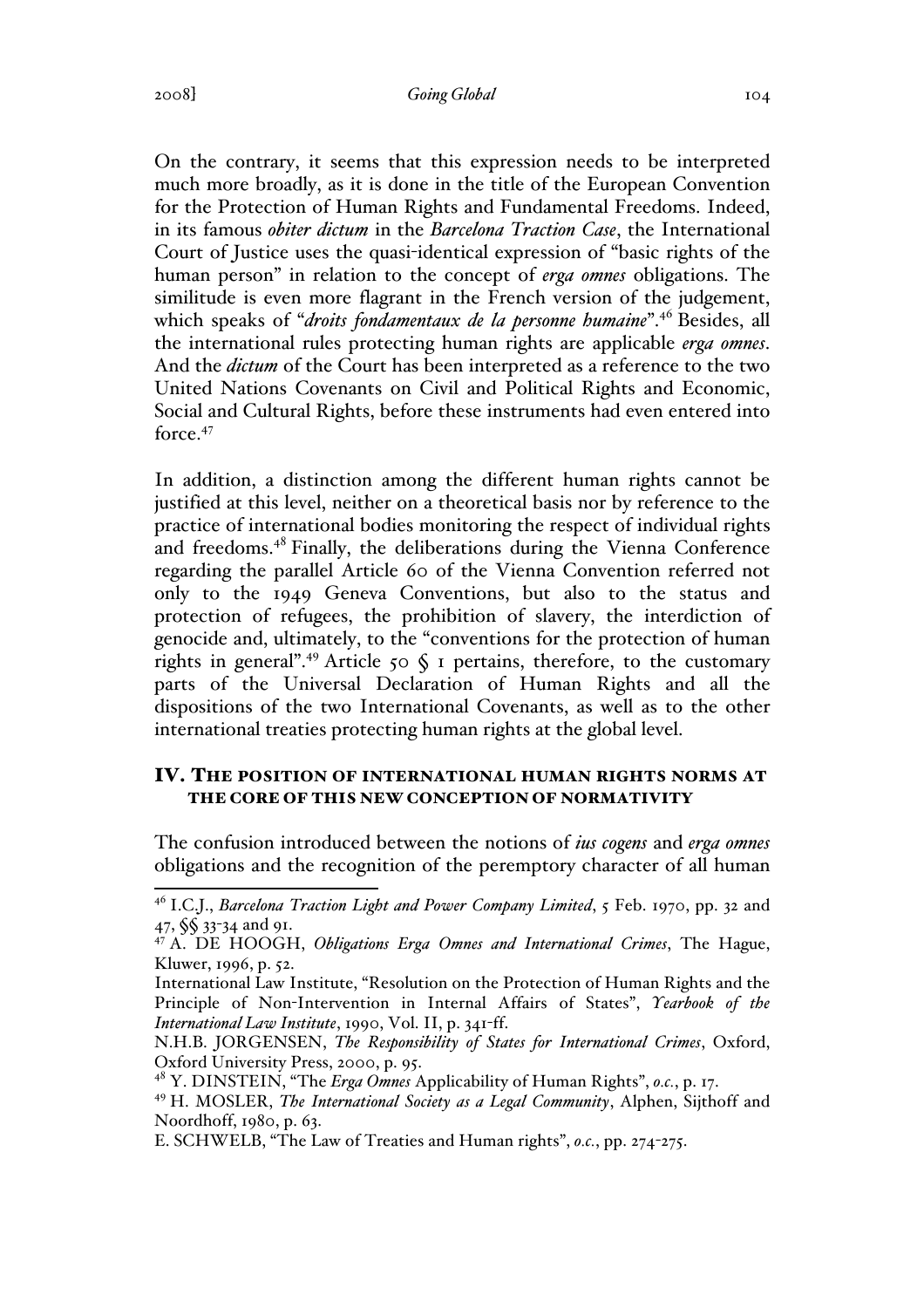rights in the Draft Articles on the Responsibility of States for Internationally Wrongful Acts are a crystallisation of recent doctrinal developments on the topic.<sup>50</sup> The "futility" of trying to draw a distinction between the two concepts is clearly evidenced by the observation that "authors have sometimes come to opposite conclusions as to the larger or narrower scope of either".<sup>51</sup> More crucially, the International Court of Justice appears to have paved the way to the International Law Commission in failing to differentiate noticeably the two concepts.<sup>52</sup> And, fundamentally, it is equally implied in the analytical description and clarification of both concepts, underlying the doctrinal definitions.

The rules of *ius cogens* have been compared to domestic rules of public policy or public order.<sup>53</sup> Indeed, *ius cogens* -whose origins are generally traced to Roman Law- is seen as an embodiment of the principle that "certain types of contract are, by their very nature, injurious to society and therefore contrary to public policy".<sup>54</sup> It incorporates a notion of international public order or "public order of the international community", composed of international rules and principles which cannot be impaired by the invocation of contrary multilateral agreements or unilateral actions. This entrenchment is motivated by the fact that any such attack would go against what constitutes the very foundation of public international law. <sup>55</sup> Accordingly, it would even bind dissenting

<sup>&</sup>lt;sup>50</sup> See, among others, for a clear doctrinal endorsement of the confusion between the two notions:

B. SIMMA, "From Bilateralism to Community Interest in International Law", *o.c.*, pp. 292-294 and 299-300; who remarks that, although some norms could theoretically be applicable *erga omnes* without having a peremptory character, examples of such rules appears practically speaking difficult to conceive.

<sup>&</sup>lt;sup>51</sup> C. TOMUSCHAT, "Reconceptualizing the Debate on Ius Cogens and Obligations Erga Omnes", in J.M. THOUVENIN and C. TOMUSCHAT, *The Fundamental Rules of the International Legal Order: Ius Cogens and Obligations Erga Omnes*, Leiden, Nijhoff, 2006, pp. 425-436, at pp. 425 and 429-430.

<sup>52</sup> I.C.J., *Application of the Convention on the Prevention and Punishment of the Crime of Genocide*, Preliminary Objections, 11 July 1996, § 31.

<sup>53</sup> P.M. DUPUY, *Droit international public*, 8th ed., *o.c.*, pp. 21 and 294-297.

P.-M. DUPUY, *L'unité de l'ordre juridique international*, *o.c.*, pp. 280-282.

D.J. HARRIS, *Cases and Materials on International Law*, 5th ed., London, Sweet and Maxwell, 1998, p. 836.

H. LAUTERPACHT, "Report", *Yearbook of the ILC*, 1953, Vol. II, p. 155.

<sup>54</sup> I. SINCLAIR, *The Vienna Convention on the Law of Treaties*, Manchester, Manchester University Press, 1973, p. 110.

L.S. SUNGA, *The Emerging System of International Criminal Law*, The Hague, Kluwer, 1997, p. 230.

<sup>55</sup> I.-A.C.H.R., *James Terry Roach and Jay Pinkerton v. United States*, 22 Sept. 1987, *1986- 1987 Annual Report*, No 3/87, §§ 50-54.

H. MOSLER, *The International Society as a Legal Community*, *o.c.*, pp. 17-18.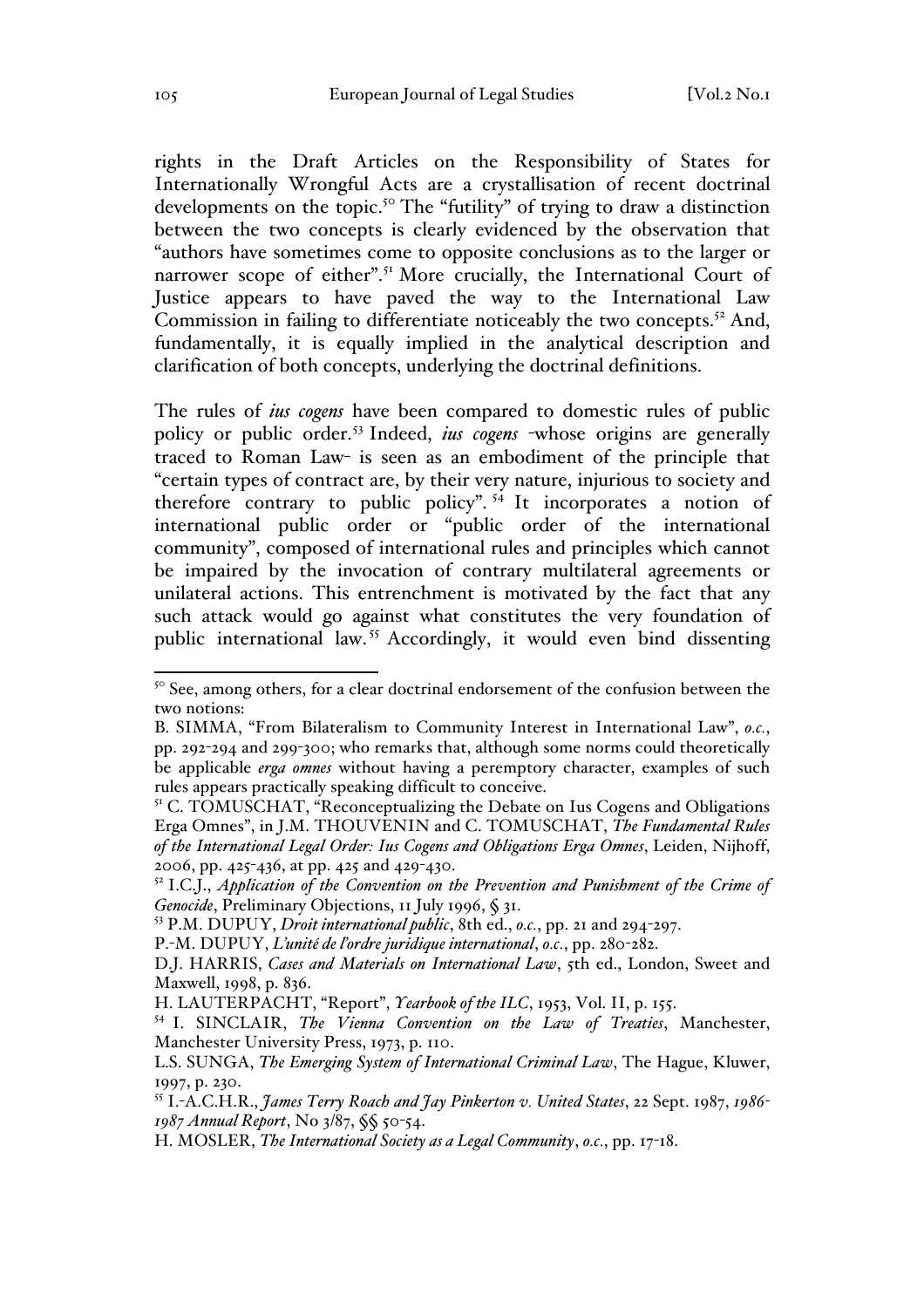states,<sup>56</sup> whether opposed to the concept as such or to its inclusion of some specific norms. Thereby, the notion of *ius cogens* participates to the transformation of the supra-national system into "universal international law".57 Hence, it is introducing into the international legal order a source of objective illegality, which all states can invoke without being affected directly.58 Yet, this is precisely the meaning of *erga omnes* obligations and their main documented effect. Incidentally, the definition of peremptory norm in Article 53 of the Vienna Convention expressly refers to the notion of international community (even if it uses the old expression 'international community of states'). The terminological confusion introduced by the International Law Commission would, then, correspond to a transcription of this analytical and the ensuing academic vision of *ius cogens*.

In consequence, the Commission cannot be reproached its activism, since its Draft Articles merely embody an approach shared by a conceptual analysis of the relevant terms, the similar perception of a large segment of the doctrine, and a clear jurisprudential trend at the international level. For that reason, the *ius cogens* status of all human rights provisions ought to be currently assured and defended. On top of this, and independently of it, the peremptory character of the whole body of international human rights treaties and customs has also been advanced by part of the international case law and doctrine, although it has always been an object of controversy.

On one side, some authors have contested the very notion of customary

<sup>&</sup>lt;sup>56</sup> L.A. ALEXIDZE, "Legal Nature of Ius Cogens in Contemporary International Law", pp. 246-247 and 258.

M. BOS, *A Methodology of International Law*, p. 246.

G. GAJA, "Ius Cogens Beyond the Vienna Convention", p. 283.

R.S.J. Mc DONALD, "Fundamental Norms in Contemporary International Law", p. 131.

R.S.J. Mc DONALD, "The Character of the United Nations and the Development of Fundamental Principles of International Law", p. 199.

C.L. ROZAKIS, *The Concept of Ius Cogens in the Law of Treaties*, Amsterdam, North-Holland, 1976, p. 78.

<sup>57</sup> M.C. BASSIOUNI, "The Philosophy and Policy of International Criminal Justice", in *Mélanges Cassese*, *o.c.*, pp. 65-126, at p. 68.

J. CHARNEY, "Universal International Law", *American Journal of International Law*,

<sup>1993,</sup> pp. 529-551. <sup>58</sup> C.L. ROZAKIS, *The Concept of Ius Cogens in the Law of Treaties*, *o.c.*, p. 24.

L.S. SUNGA, *The Emerging System of International Criminal Law*, *o.c.*, pp. 232-233.

See also: A. VERDROSS, "Ius Dispositivum and Ius Cogens in International Law", *American Journal of International Law*, 1966, pp. 55-ff., at p. 58; who underlines that *ius cogens* serves the needs of the international society as a whole, rather than those of particular member states.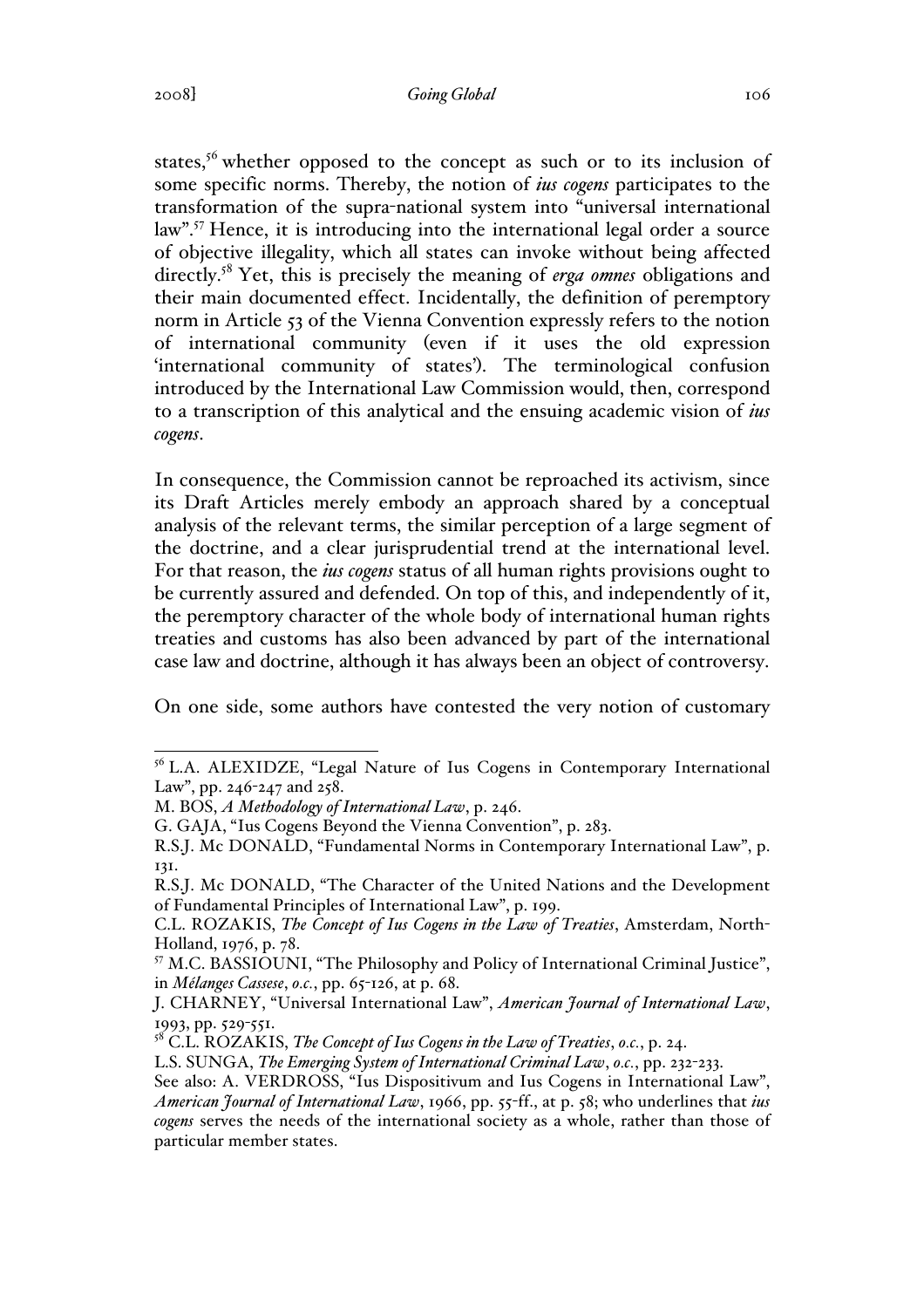international peremptory norms,<sup>59</sup> scepticism stemming from the lack of a clear consensus on the norms benefiting from this status. Yet, this lack of consensus is not enough in itself to cast doubts on the category as a whole.<sup>60</sup> At least, many decisions of the International Court of Justice affirm the peremptory character of a number of fundamental rights and freedoms. However, the jurisprudence of the majority of the International Court of Justice seems to restrict the scope of *ius cogens* to a limited number of rights and liberties: those considered non-derogable in all human rights instruments; the ban on genocide; the condemnation of crimes against humanity; and the basic principles of humanitarian law, which basically encompass similar norms, with the adjunction of Article 3 common to the four Geneva Conventions and the rule condemning the killing of prisoners of war. A notable addition to the traditional list of inalienable rights is that of the prohibition of discriminations based on grounds of race, colour, descent and national or ethnic origin.<sup>61</sup> This jurisprudence seriously minimises the impact of peremptory provisions, in particular with respect to economic, social and cultural rights. In fact, it only adds to the lists of non-derogable rights inserted in all human rights conventions the need to respect fair trial guarantees and to care for the wounded and sick, as well as the ban of abusive deprivations of personal freedom and racial discriminations.

Specifically, the proscription of the sole acts of discrimination which are

 <sup>59</sup> P. WEIL, *Le droit international en quête de son identité*, pp. 269-271.

P. WEIL, "Towards a Relative Normativity in International Law", pp. 423-442.

K. WOLFKE, *Custom in Present International Law*, pp. 91-92.

K. WOLFKE, "Ius Cogens in International Law", pp. 145-162.

<sup>60</sup> ABI-SAAB, "Intervention", in A. CASSESE and J.H.H. WEILER, *Change and Stability in International Law-Making*, Berlin, De Gruyter, 1988, p. 96.

H. MOSLER, *The International Society as a Legal Community*, *o.c.*, p. 19.

L.S. SUNGA, *The Emerging System of International Criminal Law*, *o.c.*, p. 233.

<sup>61</sup> I.C.J., *Corfu Channel*, Merits, 9 Apr. 1949, p. 22.

I.C.J., *Reservations to the Convention on the Prevention and Punishment of the Crime of Genocide*, Adv. Op., 28 May 1951, p. 23.

I.C.J., *Barcelona Traction Light and Power Company Limited*, 5 Feb. 1970, p. 32, § 34.

I.C.J., *Namibia Advisory Opinion*, Adv. Op., 21 June 1971, p. 57, § 131.

I.C.J., *United States Diplomatic and Consular Staff in Tehran*, Merits, 24 May 1980, pp. 42-43, § 91.

I.C.J., *Military and Paramilitary Activities in and against Nicaragua*, Merits, 27 June 1986, pp. 112-114, 128-130 and 147.

I.C.J., *Application of the Convention on the Prevention and Punishment of the Crime of Genocide*, Request for the Indication of Provisional Measures, 8 Apr. 1993, p. 23, § 49. I.C.J., *Application of the Convention on the Prevention and Punishment of the Crime of* 

*Genocide*, Further Request for the Indication of Provisional Measures, 13 Sept. 1993, p. 348, §§ 51-52.

I.C.J., *Legality of the Threat or Use of Nuclear Weapons*, Adv. Op., 8 July 1996, § 79.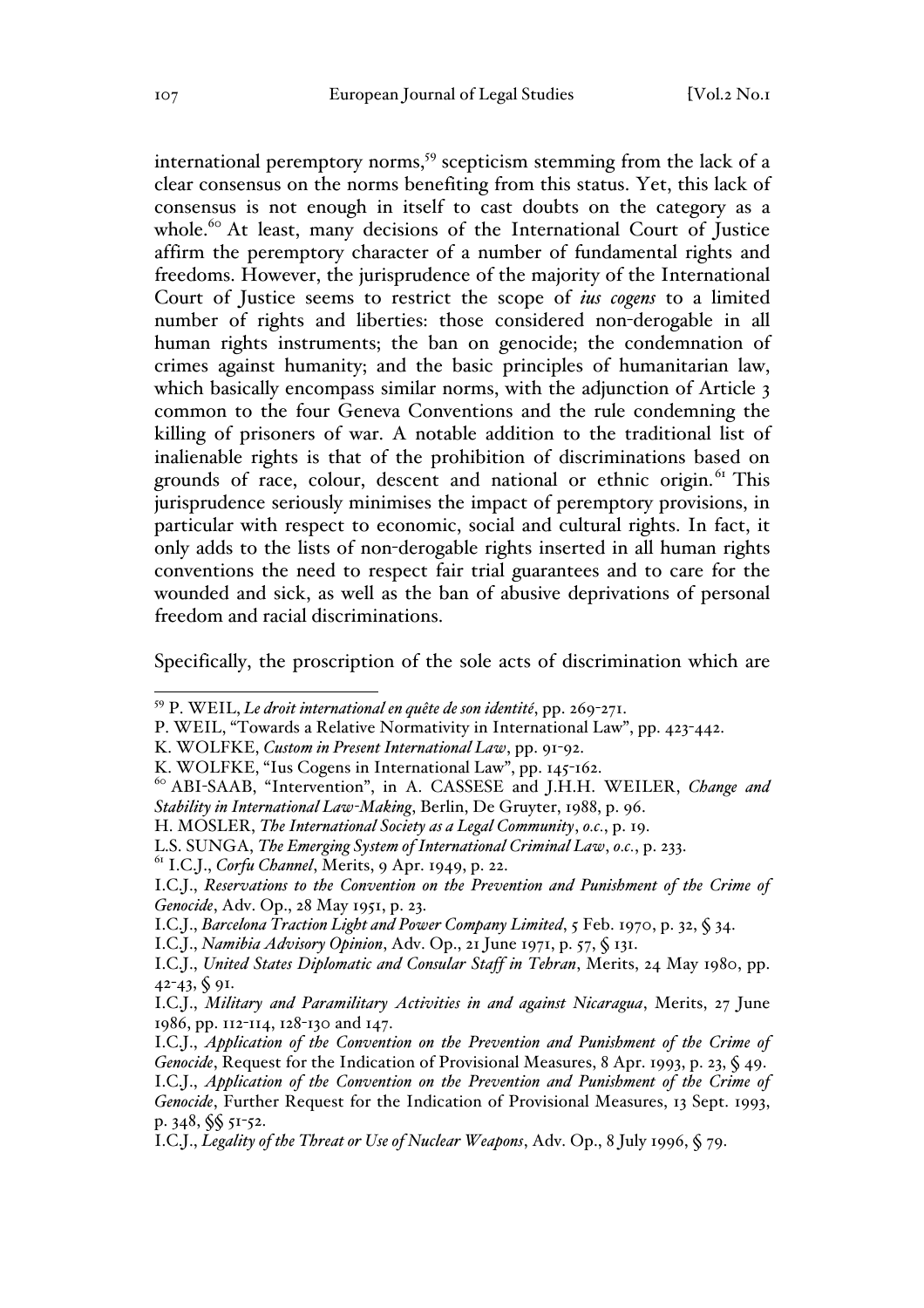based on race, colour, descent and national or ethnic origin as a rule of *ius cogens* appears decidedly unsatisfactory. Moreover, it has now become highly contestable. In particular, excluding gender equality from the core of non-derogable norms is truly problematic, considering the gravity of human rights violations resulting from discriminations against women. In addition, it neglects the fact that the United Nations Charter, whose dispositions are binding on all members of this organisation and thus on the quasi-totality of states, outlaws sex-based discriminations in several of its provisions. <sup>62</sup> More generally, the Inter-American Court of Human Rights has recently recognised, in an advisory opinion concerning the rights of 'illegal' migrants to fair trial and adequate labour standards, the peremptory character of the principle of equality and non-discrimination taken as a whole. The Court specifies that "this principle may be considered peremptory under general international law, in as much as it applies to all states, whether or not they are party to a specific international treaty, and gives rise to effects with regard to third parties, including individuals". And it justifies this judgement by the fact that "the whole legal structure of national and international public order rests on" the ban of any discrimination. As a result, it sums up that the "discriminatory treatment of any person, owing to gender, race, colour, language, religion or belief, political or other opinion, national, ethnic or social origin, nationality, age, economic situation, property, civil status, birth or any other status is unacceptable".<sup>63</sup>

The exclusion of all economic and social rights from the list of peremptory international rules is equally upsetting. Yet, this conclusion was put into question by a decision of the Appeals Chamber of the International Tribunal for the former Yugoslavia, which declared that "most customary rules of international humanitarian law" are norms of *ius cogens*. <sup>64</sup> In the light of the Tribunal's views regarding the customary character of the biggest part of the laws and customs of war,  $65$  this decision does, in turn, give a peremptory status to most provisions of the *ius in bello*. This largely extends the number of non-derogable individual freedoms and

<sup>&</sup>lt;sup>62</sup> UN Charter, Articles 1 § 3, 8, 13 § 1, 55, 56, 62 § 2 and 76.<br><sup>63</sup> A.C.H.R., *Legal Status and Rights of Undocumented Migrants*, Adv. Op. OC-18/03, 17 Sept. 2003, *Series A*, Vol. 18, §§ 97-101 and 110.

<sup>64</sup> I.C.T.Y., Appeals Chamber, *Tadic Case (Prijedor)*, IT-94-1-AR72, *Decision on the Defence Motion for Interlocutory Appeal on Jurisdiction*, 2 Oct. 1995, § 143.

A. CASSESE, "The International Criminal Tribunal for the Former Yugoslavia and the Implementation of International Humanitarian Law", in L. CONDORELLI *et al.*, *The United Nations and International Humanitarian Law*, Paris, Pedone, 1996, pp. 229-247, at pp. 240-241.

<sup>65</sup> I.C.T.Y., Appeals Chamber, *Tadic Case (Prijedor)*, IT-94-1-AR72, *Decision on the Defence Motion for Interlocutory Appeal on Jurisdiction*, 2 Oct. 1995, §§ 96-137.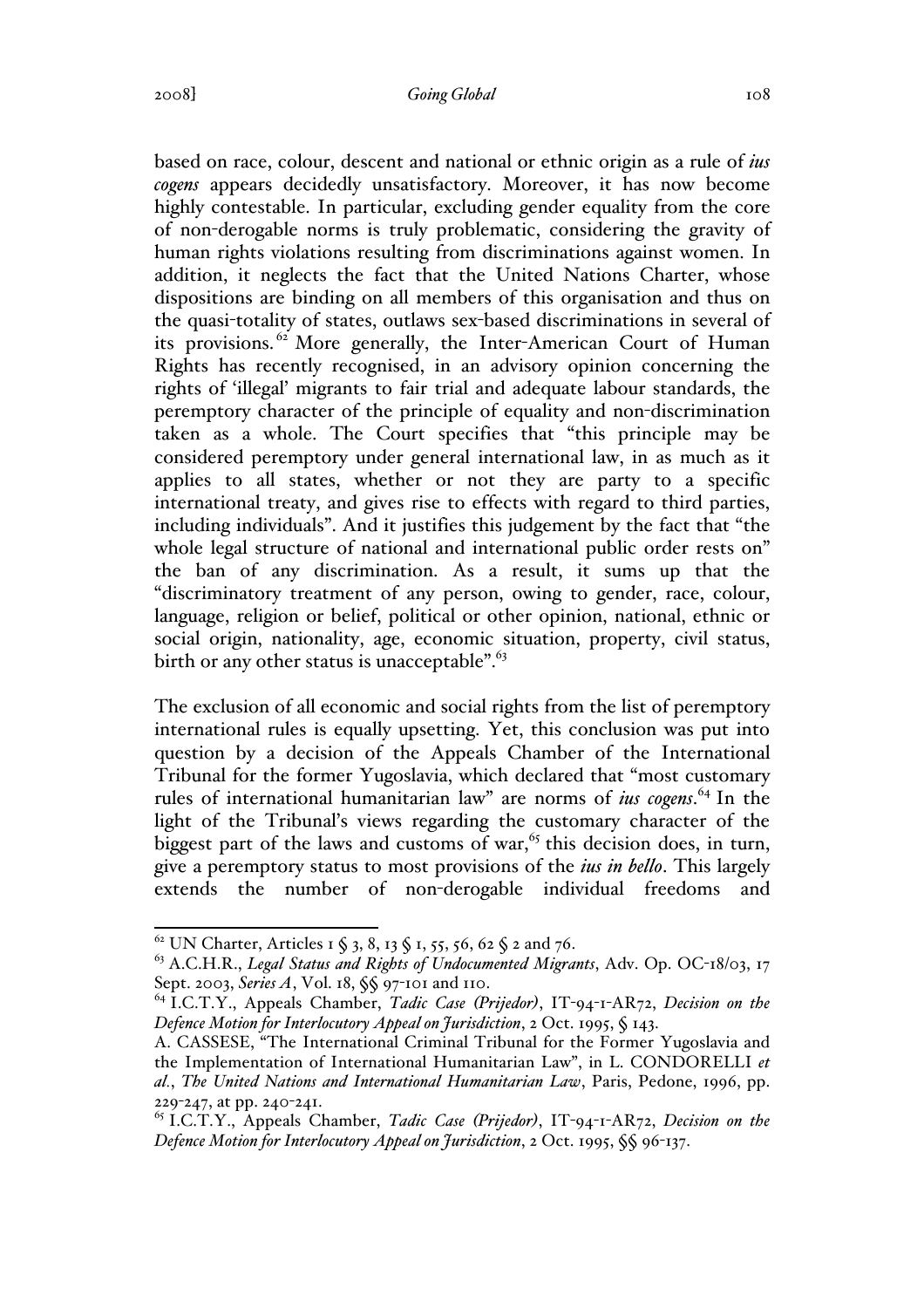entitlements, including in the field of economic, social and cultural rights.

Furthermore, the Court of First Instance of the European Communities had to deal with the contents of international *ius cogens* in several decisions, in the context of the United Nations Security Council's imposition upon all states members of that organisation to freeze the bank accounts of suspected terrorists. It, unfortunately, upheld the European anti-terrorism measures adopted in application of the mentioned Security Council resolutions. However, it did not stop its analysis there. In the process of reaching its verdict, it judged that it cannot review the legality of such resolutions, beyond their conformity with peremptory norms of international law, and went on to examine the scope of such a category of rules. During the subsequent investigation of this question, it recognised that the protection of private property, the entitlement to a fair hearing and the access to an effective judicial remedy are part of the core human rights provisions benefiting from *ius cogens* status, even though it only sanctions arbitrary deprivations of these liberties.<sup>66</sup> In view of the fact that international organs have the tendency to concede a lesser ranking in the rights hierarchy to individual property than to most other human rights, this shows a marked tendency in favour of recognising such a character to all individual freedoms and entitlements.

On the other side, it has been suggested that all the norms of humanitarian law and the treaties protecting human rights universally ought to be judged as imperative provisions. $67$  For instance, the Human Rights Committee underlines the peremptory character of a great number of rights.<sup>68</sup> The Inter-American Commission also recognises the *ius cogens* status of fundamental freedoms and entitlements<sup>69</sup> and affirms, along the same lines, but with a more specific focus on applicable regional instruments, that the entire American Declaration of the Rights and Duties of Man is

 <sup>66</sup> C.F.I., *Ahmed Ali Yusuf and Al Barakaat International Foundation v. Council and Commission*, T-306/01, 21 Sept. 2005, §§ 292-293 and 343.

C.F.I., *Yassin Abdullah Kadi v. Council and Commission*, T-315/01, 21 Sept. 2005, §§ 241- 242 and 288.

See also: C.F.I., *Chafiq Ayadi v. Council*, T-253/02, 12 July 2006.

C.F.I., *Faraj Hassan v. Council and Commission*, T-49/04, 12 July 2006.<br><sup>67</sup> See, among others: P. ALSTON and B. SIMMA, "The Sources of Human Rights Law: Custom, Ius Cogens, and General Principles", *Australian Yearbook of International Law*, 1992, pp. 82-108, at pp. 103-107.

H. MOSLER, *The International Society as a Legal Community*, *o.c.*, p. 60.

<sup>68</sup> H.R. Committee, *General Comment No 24 (52)*, *o.c.*, § 8. <sup>69</sup> I.-A.C.H.R., *Michael Edwards et al. v. Bahamas*, 4 Apr. 2001, *2000 Annual Report*, No 48/01.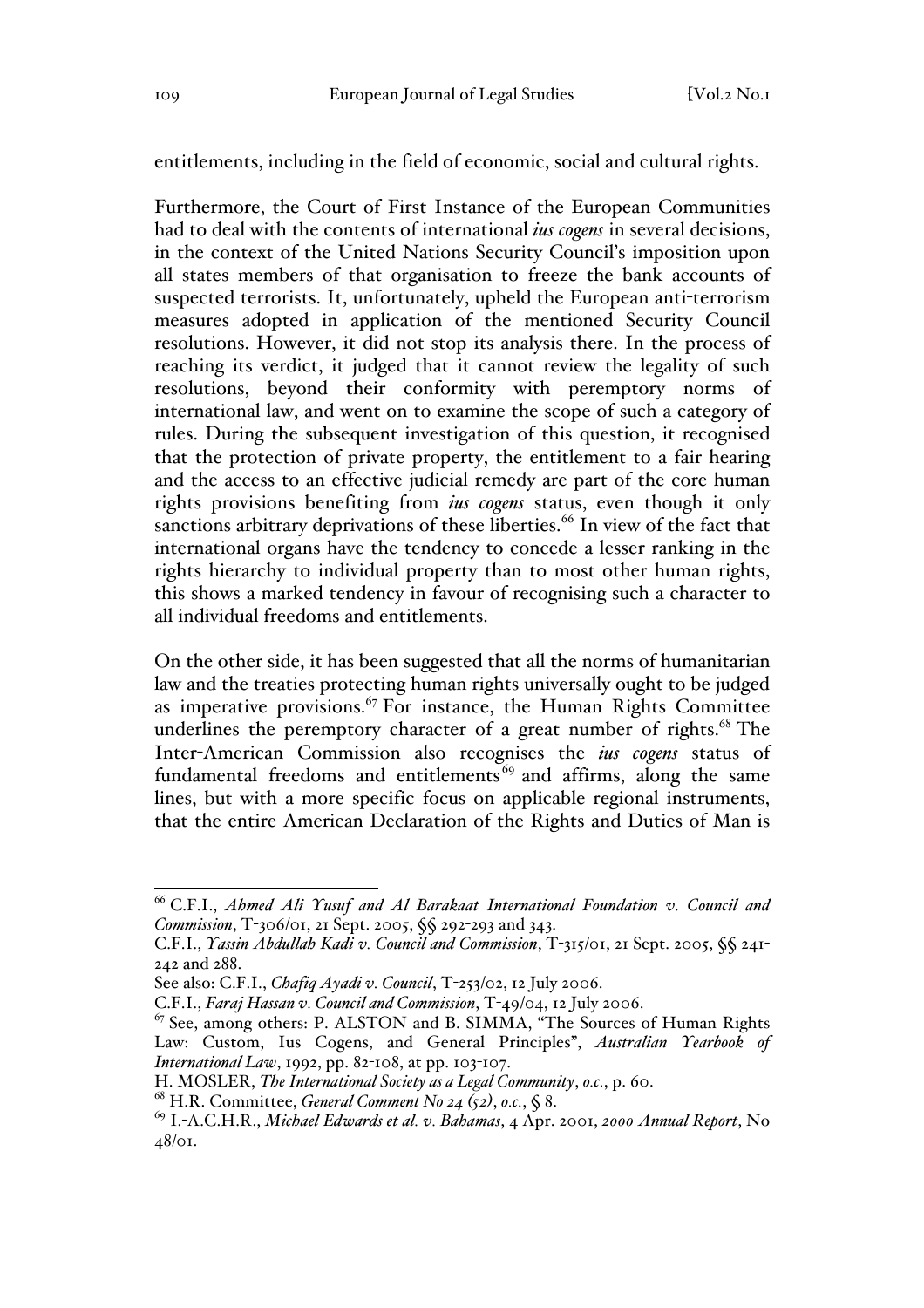"a mandatory rule of *ius cogens*".<sup>70</sup>

The Japanese judge Tanaka adopts a similar position in his famous dissenting opinion before the International Court of Justice, in the *African South West Case*. During his evaluation of the claim of the principle of nondiscrimination to the status of *ius cogens*, he extends it to all other human rights. In consequence, he considers that human rights "are not the product of a particular juridical system in the hierarchy of the legal order, but the same human rights must be recognised, respected and protected everywhere man goes". Then, he adds that "the existence of human rights does not depend on the will of the state". To be sure, "a state or states are not capable of creating human rights". On the contrary, "they can only confirm their existence and give them protection". As a result, "the role of the state is no more than declaratory".<sup>71</sup> Moreover, in the *Nicaragua Case*, the Court goes into the same direction, although without expressly mentioning the notion of *ius cogens*. And it points out that the inexistence of any conventional engagement for a country's public authorities to respect human rights does not mean that this state can violate individual rights with impunity. <sup>72</sup> This indicates that the Court gives to general international human rights law as a whole a peremptory status or, at the very least, a customary character.

### V. THE CONSEQUENCES OF THIS NEW CONCEPTION OF NORMATIVITY FOR THE PROTECTION OF INDIVIDUAL RIGHTS

The crystallisation of this developing tendency and the recognition by the International Law Commission of the fact that all human rights belong to *ius cogens* bears a capital importance in practical terms. Indeed, the peremptory norms of general international law or rules of *ius cogens* are specifically defined in Article 53 of the 1969 Vienna Convention on the Law of Treaties as norms "accepted and recognised by the international community of states as a whole as a norm from which no derogation is permitted and which can be modified only by a subsequent norm of general international law having the same character". This prohibition of any possibility for states to depart from the rules of *ius cogens*, even through a bilateral or multilateral treaty binding the sole parties to this agreement, constitutes their superiority in comparison with provisions of *ius dispositivum*. 73

 <sup>70</sup> I.-A.C.H.R., *Vila-Masot v. Venezuela*, 12 Oct. 1998, *1998 Annual Report*, No 87/98, §§ 4 and 21.

<sup>&</sup>lt;sup>71</sup> I.C.J., *South West Africa*, 18 July 1966, TANAKA, Dissenting Opinion, pp. 295-298.

<sup>72</sup> I.C.J., *Military and Paramilitary Activities in and against Nicaragua*, Merits, 27 June 1986, p. 134, § 267.

<sup>73</sup> A. DE HOOGH, *Obligations Erga Omnes and International Crimes*, *o.c.*, p. 45.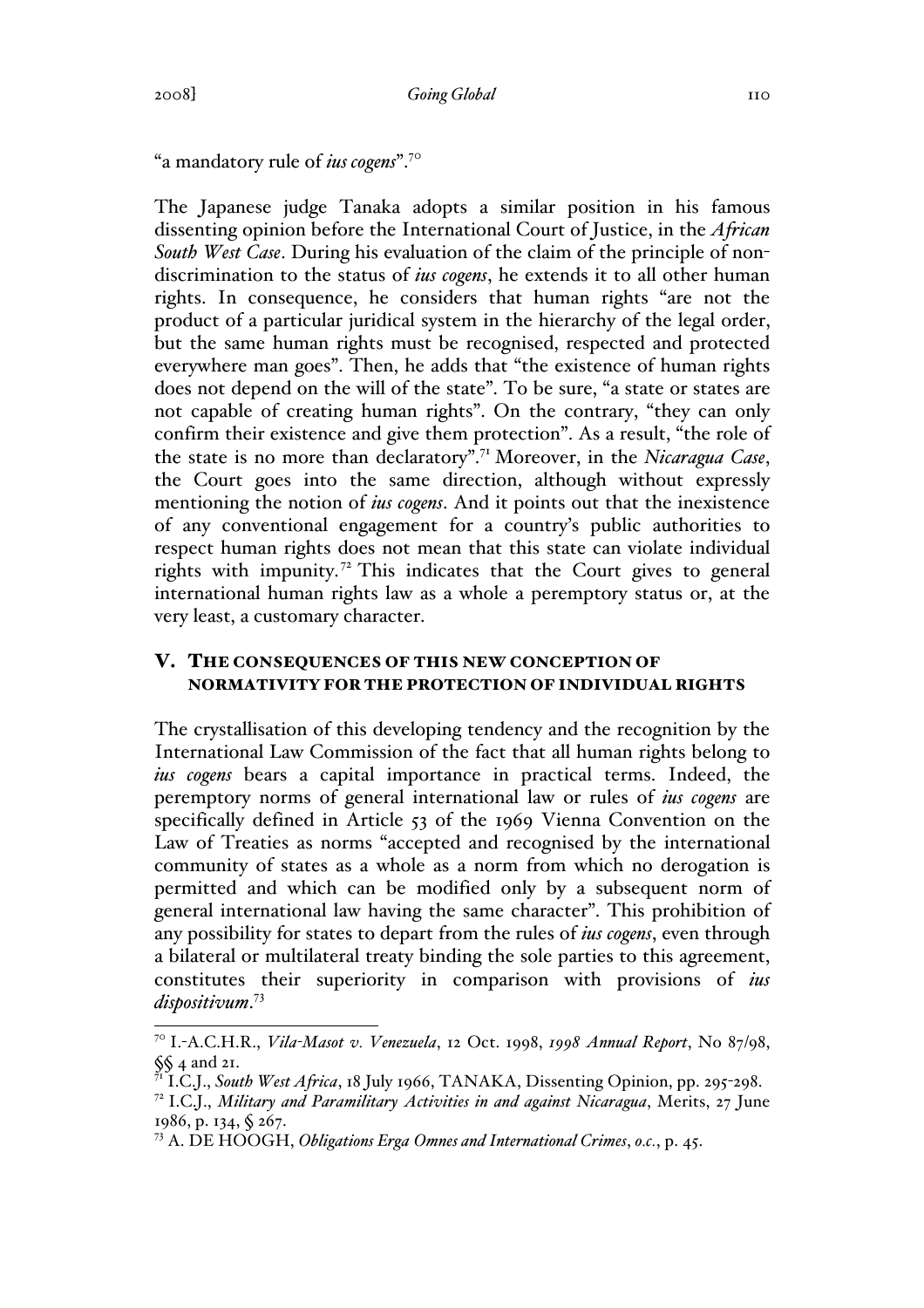As a result of this, treaties which conflict with peremptory norms of international law already existing at the time of their conclusion are void, while the emergence of new peremptory norms invalidates and terminates all conflicting treaties previously adopted. Indeed, "the basic characteristic of a *ius cogens* rule is that, as a source of law in the now vertical international legal system, it overrides any other rule which does not have the same status". So, "in the event of a conflict between a *ius cogens* rule and any other rule of international law, the former prevails", with the result that "the conflicting rule is null and void, or, in any event, does not produce legal effects which are in contradiction with the content of the peremptory rule".74 In consequence, *ius cogens* norms introduce a hierarchy among international norms and serve as criteria both for the validity of other legal rules and for the legality of states' acts.<sup>75</sup>

Moreover, according to the legal stance expressed in Article  $44\$   $5\$  of the Vienna Convention, it seems that invalidation of a treaty in reason of its Article 53 -that is, for inconsistency with a peremptory rule of international law- affects its entirety and not merely the inconsistent clause. Yet, annulling the sole conflicting dispositions appears preferable where they can be severed from the rest of the agreement and that the aim of the latter does not contradict any peremptory norm. And, the International Law Commission allows the parties to revise themselves the endangered treaty to bring it in line with *ius cogens* and salvage it from nullity.76 Accessorily, most of the rules of *ius cogens* that were proposed by national delegations during the drafting of the Vienna Convention have a customary origin, $77$  even if their primary position in the structure of the international system let them escape the hazards of states' fluctuating practice. <sup>78</sup> But some of them can also derive from treaties, general

J. SZTUCKI, *Ius Cogens and the Vienna Convention on the Law of Treaties*, Vienna, Springer, 1974, p. 68.

<sup>74</sup> E.C.H.R., *Al-Adsani v. UK*, 21 Nov. 2001, L. CAFLISCH *et al.*, Joint Dissenting Opinion, §§ 1 and 3.

<sup>75</sup> P.M. DUPUY, *Droit international public*, 8th ed., *o.c.*, p. 296.

P.-M. DUPUY, *L'unité de l'ordre juridique international*, *o.c.*, pp. 273, 281, 299-302, 306, 393-394 and 400.

<sup>76</sup> International Law Commission, *Report on the Work of its 15th Session*, 1963, UN Doc.,  $A/5509$ , p. 199.

<sup>77</sup> C.L. ROZAKIS, *The Concept of Ius Cogens in the Law of Treaties*, *o.c.*, p. 66.

See also, on the uncertainty surrounding the sources of *ius cogens* norms:

M. BYERS, *Custom, Power and the Power of Rules*, Cambridge, Cambridge University Press, 1999, pp. 187-195; who analyses in details the similitude and divergence between these rules and the three primary sources of international law to conclude that they are more alike customary norms.

<sup>78</sup> P.-M. DUPUY, *L'unité de l'ordre juridique international*, pp. 223-224 and 397.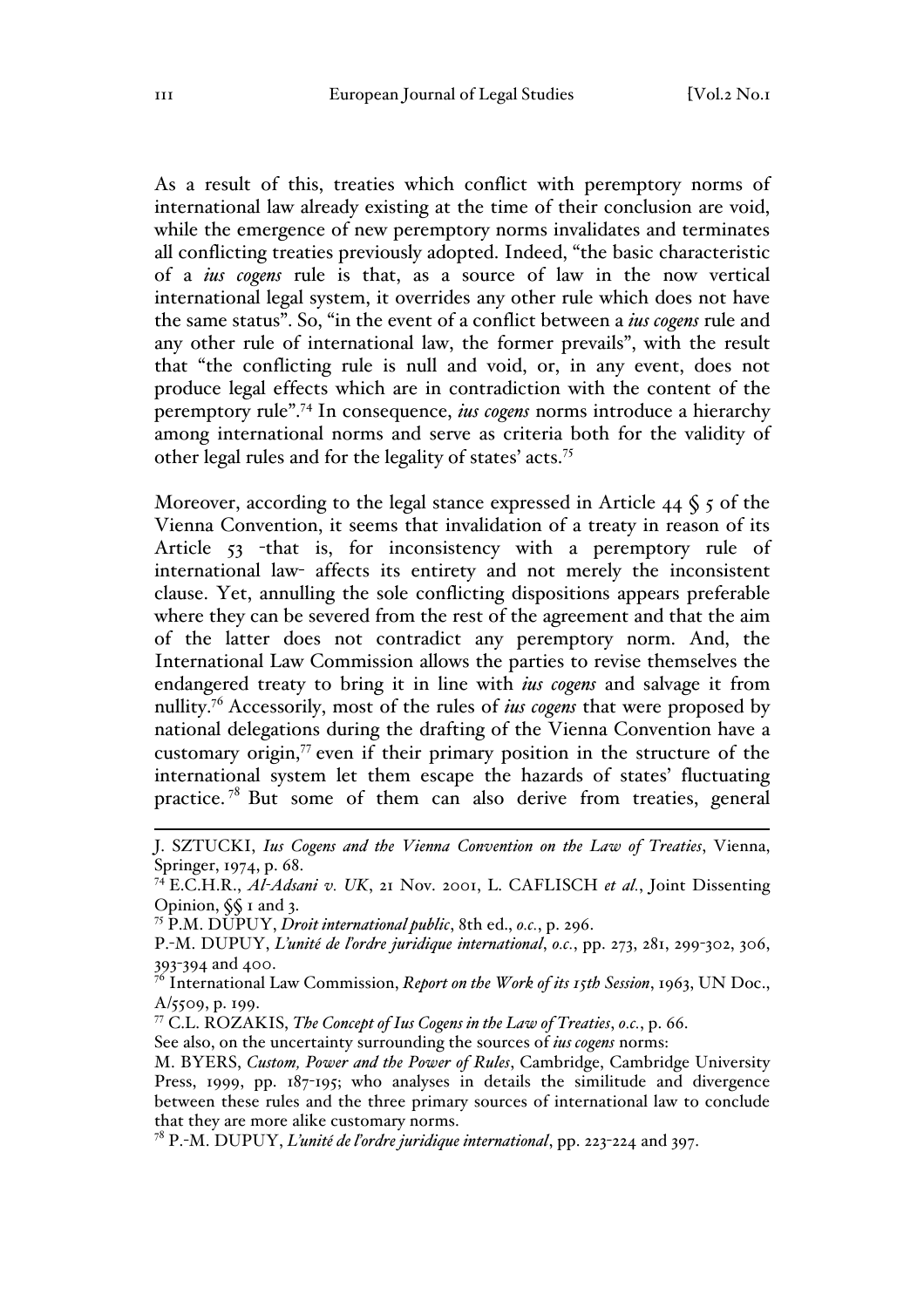principles of international law, or United Nations resolutions.

Anyhow, the wording of the Draft Articles on the Responsibility of States for Internationally Wrongful Acts results in banning any treaty abolishing or negatively affecting international human rights law -be it under the cover of reservations- and in rendering these norms indistinguishably applicable in peace and wartime, as well as absolutely non-derogable in cases of state of emergency. This is an important departure from the ordinary rules governing other treaty provisions and international customs. Indeed, although they cannot be the objects of any reservation, $79$  some derogation can normally be taken from customary rules and states can contract treaties derogating from some of these norms in their bilateral relations. <sup>80</sup> Conversely, human rights instruments are, now, legally immunised against such common dangers.

As a corollary of their *erga omnes* and *ius cogens* character, their appertaining to an international public order and the ensuing *actio popularis* against domestic attacks on the liberties they protect, individual rights and freedoms are excluded -in the limits of their enactment in international agreements and customary law- from the powers of domestic authorities.<sup>81</sup> By definition, international human rights and humanitarian norms can, therefore, never be legitimately or validly subjected to states' assaults. In the end, they are legally removed from the scope of state sovereignty; they take precedent over it and curtail its legitimate scope. Essentially, they constitute both the foundation and the keystone of a transfer of the ultimate sovereignty to the international community, to the detriment of the powers and competences of its member states.

On the basis of their privileged position, it has been argued that "the Vienna Convention on the Law of Treaties does not and cannot apply in quite the same manner to the interpretation of human rights treaties as it does to ordinary treaties" and that "autonomous rules may have to be

 <sup>79</sup> I.C.J., *North Sea Continental Shelf*, Merits, 20 Feb. 1969, pp. 38-39; PADILLA NERVO, Separate Opinion, p. 97; TANAKA, Dissenting Opinion.

<sup>80</sup> G. FITZMAURICE, "Third Report on the Law of Treaties", *Yearbook of the ILC*, 1958, Vol. II, p. 27.

H. LAUTERPACHT, "Report", *o.c.*, p. 155.

J. SZTUCKI, *Ius Cogens and the Vienna Convention on the Law of Treaties*, *o.c.*, pp. 180- 181.

<sup>&</sup>lt;sup>81</sup> J. KOLASA, "Rules on Emergency Powers in International Human Rights Treaties", *o.c.*, p. 110.

D. TÜRK, "Reflections on Human Rights, Sovereignty of States and the Principle of Non-Intervention", in *Mélanges Eide*, *o.c.*, pp. 753-766, at pp. 757-758 and 765-766.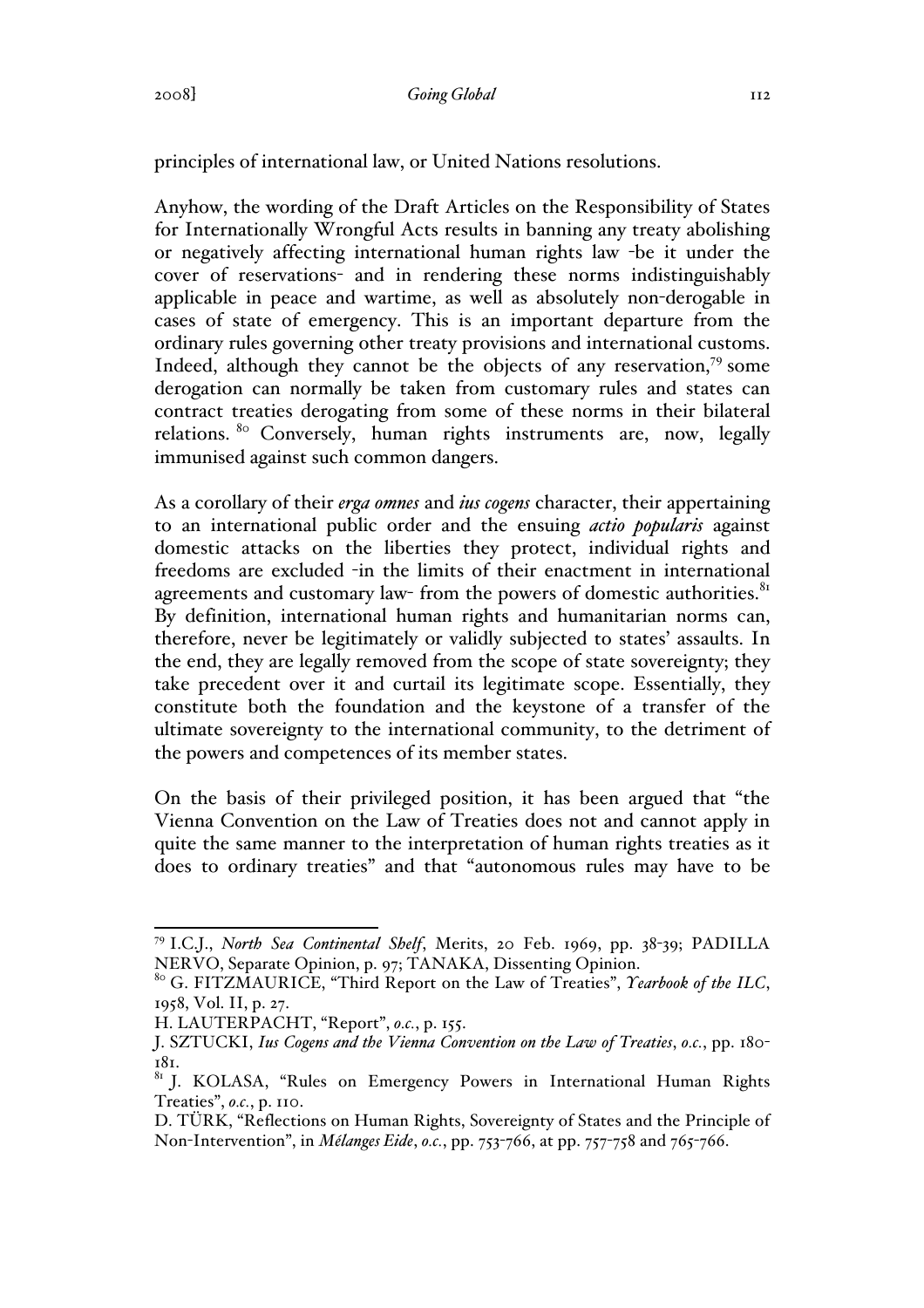developed for the interpretation of human rights instruments". $82$  This being said, a departure from the dispositions of the Vienna Convention is not even necessary to ground a restrained conception of state sovereignty and the absolute priority of individual entitlements over conflicting considerations. As mentioned above, Article 31 of the Vienna Convention states that "a treaty shall be interpreted in good faith in accordance with the ordinary meaning to be given to the terms of the treaty in their context and in the light of its object and purpose". The application of this principle of interpretation to the case in hand permits to bypass the question of the need to construct an alternative set of secondary rules to deal with fundamental rights. To sum up, Article 31 provides a textual justification for taking into consideration the particular aim and specific position of human rights instruments, when interpreting them. This motivates, in turn, the adoption of distinct solutions in practical instances, *without* departing from the frame of the Vienna Convention.

The International Law Association draws the consequences of these developments until their logical conclusions and, eventually, completely dissociates human rights from states powers and undertakings. It remarks that fundamental rights "are no longer the reverse side of laws, their mirror image, as it were"; that is to say, that they "must still exist even if all states with their statutes and laws were to collapse". <sup>83</sup> Incidentally, this pronouncement is confirmed by the Preamble to the Inter-American Convention on Human Rights, whose second paragraph specifies that "the essential rights of man are not derived from one's being a national of a certain state" and that "they therefore justify international protection in the form of a convention reinforcing or complementing the protection provided by the domestic law of the American states". Thus, "since they are not derived from the state or any other external authority, they may

<sup>&</sup>lt;sup>82</sup> T. BUERGENTHAL, "The European and Inter-American Human Rights Courts:

Beneficial Interaction", in *Mélanges Ryssdal*, *o.c.*, pp. 123-133, at p. 130.<br><sup>83</sup> International Law Association, *Problems in the Implementation of Human Rights: Minimum Standards of Human Rights Norms in a State of Exception (Montreal, 1982)*, London, ILA, 1983, p. 123.

See also: E.C.H.R., *Belilos v. Switzerland*, 29 Apr. 1988, J. DE MEYER, Concurring Opinion, *Series A*,

Vol. 132; who refers to the notion of *ius cogens* after stating that the respect and protection of individual rights exists "even in the absence of any instrument of positive law".

C. TOMUSCHAT, *Human Rights*, Oxford, Oxford University Press, 2003, p. 60; who acknowledges that, with the end of the cold war and the fall of communism, "the intellectual premise according to which human rights cannot be conceived of without and outside the state seems to have lost ground".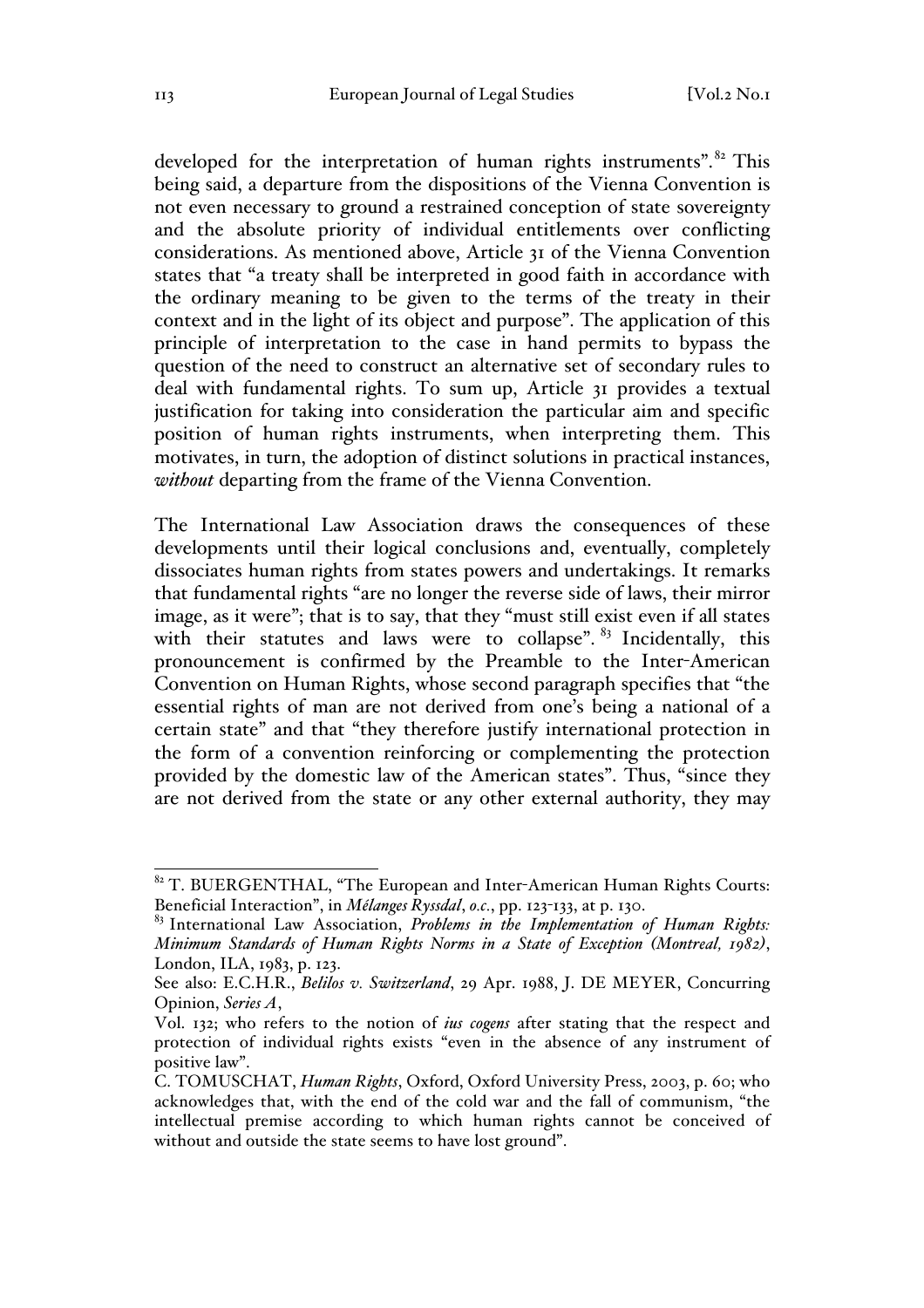not be taken away by any authority".<sup>84</sup> Similarly, the Inter-American Court of Human Rights considers that "human rights must be respected and guaranteed by all states". And it justifies this stance by an appeal to the fact that they are "superior to the power of the state, whatever its political structure".<sup>85</sup> In a nutshell, individuals hold basic rights because of their humanity and not due to some legal tie with the country of which they are nationals. Therefore, they owe everything to themselves and nothing to the state  $86$ 

This type of approach is often criticised as the expression of a natural law conception and generally discarded as such. However, the primacy of individual freedom over public interests and the general welfare, the obligation for states parties to the United Nations to respect fundamental rights independent of further agreement on their part, and the international protection of those basic entitlements in all instances, are not mainly rooted in natural rights and their correlative duties. They are, on the contrary, integral components of the international legal order as it stands today; and their affirmation is nothing but positivistic. In fact, they simply refer to the existence, in positive international law, of peremptory norms -namely, *ius cogens* obligations, which are undoubtedly a part of the current legal order at the international level- and to states' duties towards the international community, as distinct from the sum of all states that belong to it. $87$  This is inherent to the fact that the international arena is not restricted anymore to a select club of states, but composed of a wide array of public and private actors, whose conflicting claims need to be protected globally.

### VI. THE FUNCTION OF HUMAN RIGHTS IN THE STRUCTURING OF A NEW UNIVERSAL SPACE OF NORMATIVITY

The distinctive role played by human rights treaties and their specific

<sup>&</sup>lt;sup>84</sup> J. KOLASA, "Rules on Emergency Powers in International Human Rights Treaties", *o.c.*, p. 110.

O. SCHACHTER, "Human Dignity as a Normative Concept", *American Journal of International Law*, 1983, pp. 848-854, at p. 853.

D. TÜRK, "Development and Human Rights", in J.L. HARGROVE and L. HENKIN, *Human Rights*, *o.c.*,

pp. 167-181, at p. 168.

<sup>85</sup> A.C.H.R., *Legal Status and Rights of Undocumented Migrants*, Adv. Op. OC-18/03, 17 Sept. 2003, *Series A*, Vol. 18, § 73.<br><sup>86</sup> P.-M. DUPUY, *L'unité de l'ordre juridique international*, *o.c.*, p. 104.

<sup>&</sup>lt;sup>87</sup> P.-M. DUPUY, "Some Reflections on Contemporary International Law and the Appeal to Universal Values", *o.c.*, pp. 135-136.

A.C. KISS, "La Convention européenne des droits de l'homme a-t-elle créé un ordre juridique autonome?", *o.c.*, p. 494.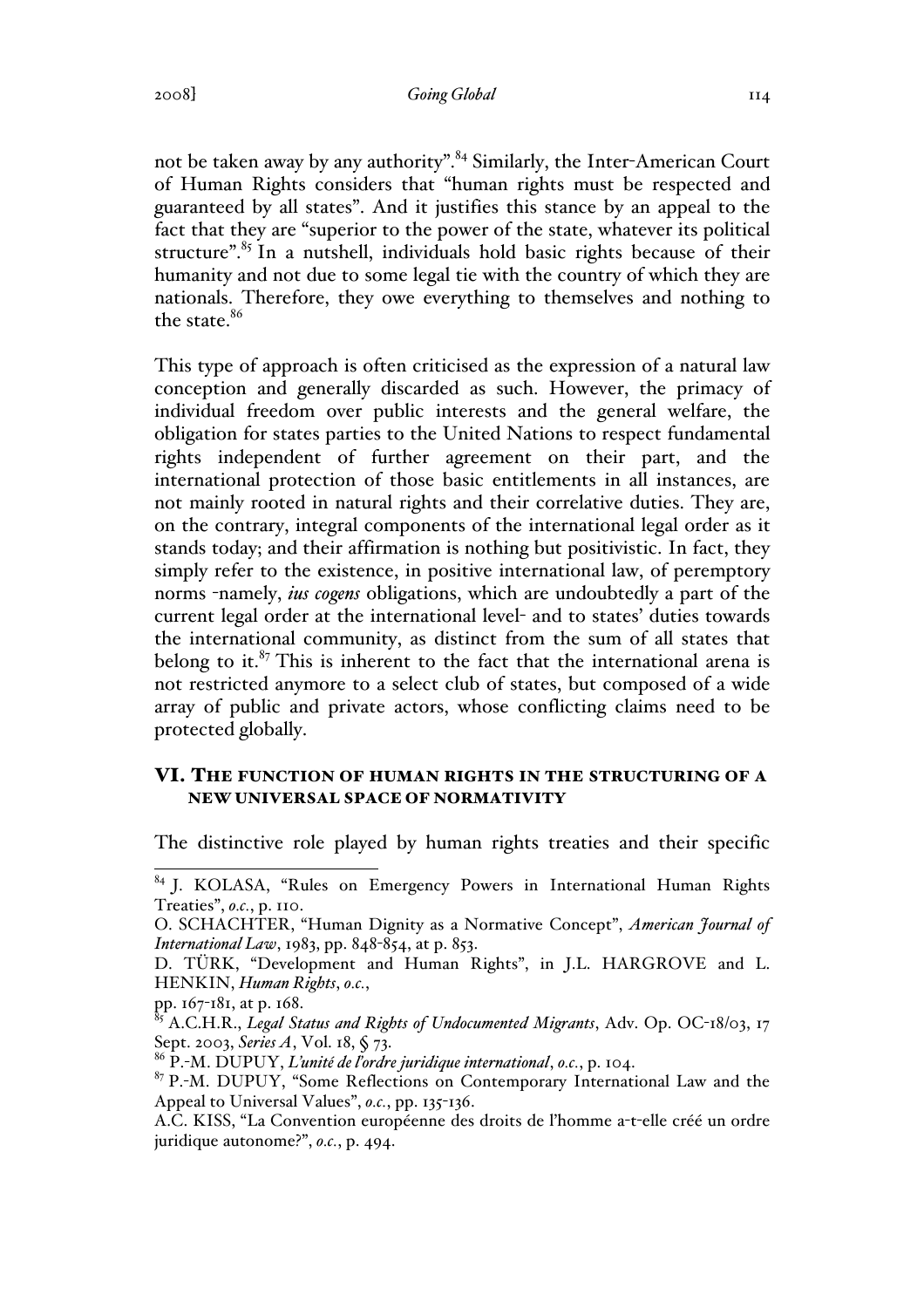functions imply that these instruments can never admit clauses limiting the scope or application of their provisions for contradictory purposes. As a result, restrictions to these norms can solely be permitted where this is done with the clear and incontestable aim of guaranteeing and enhancing the protection of individual rights. This contention is supported by the particular position occupied by fundamental rights in the general structure of the international system and favours a vision of international sovereignty residing in the international community as a whole and constructed around the protection of individual entitlements, over its 'political' state-based Westphalian counter-part. Under this new paradigm, the international society becomes the first guarantor of fundamental liberties. Consequently, at the international level, the possibility emerges for unmediated individual claims addressed directly to the international community, independent of any grounding in the nation-state. And, in due course, we end up with a radically cosmopolitan model for the global society.

Bearing in mind the notoriously poor record of state organs and public officials, whenever they are given the opportunity to deal with such private actors as they wish to, the rights and interests of those new international subjects are clearly better protected before supra-national institutions. Accordingly, the international supervision of the respect of human rights and the presence of international mechanisms facilitating the defence of individuals against the national establishment, which is exercising power over them, are answering to an imperative need of the international community.<sup>88</sup> To be sure, abandoning the protection of human rights to domestic authorities, which are the prime violators of individual freedom,<sup>89</sup> is obviously inadequate, if not entirely dangerous. Seeing the prominent place given to fundamental rights and more generally to individual concerns in contemporary international law, this had to be remedied one way or another. In consequence, international law and the international society are entrusted with a twofold role as guardians of humanitarian norms and obstacles to states' misdeeds. The role of supervising the respect of these fundamental freedoms and entitlements is ultimately entrusted to the whole international community; that is, all

 <sup>88</sup> H. MOSLER, *The International Society as a Legal Community*, *o.c.*, p. 59.

<sup>&</sup>lt;sup>89</sup> See, among others, for a particularly enlightening characterisation of the situation: A. CASSESE, "La valeur actuelle des droits de l'homme", in *Mélanges R.-J. Dupuy*, Paris, Pedone, 1991,

pp. 65-75, at pp. 71-72; who observes that, although states are supposed to ensure the respect of human rights, they are on the contrary the main violators of these rights and underlines the absurdity of having to rely on governments' protection of individual freedoms by comparing it to kindly asking a seventeenth century slavetrader to abandon or reduce his commercial practice.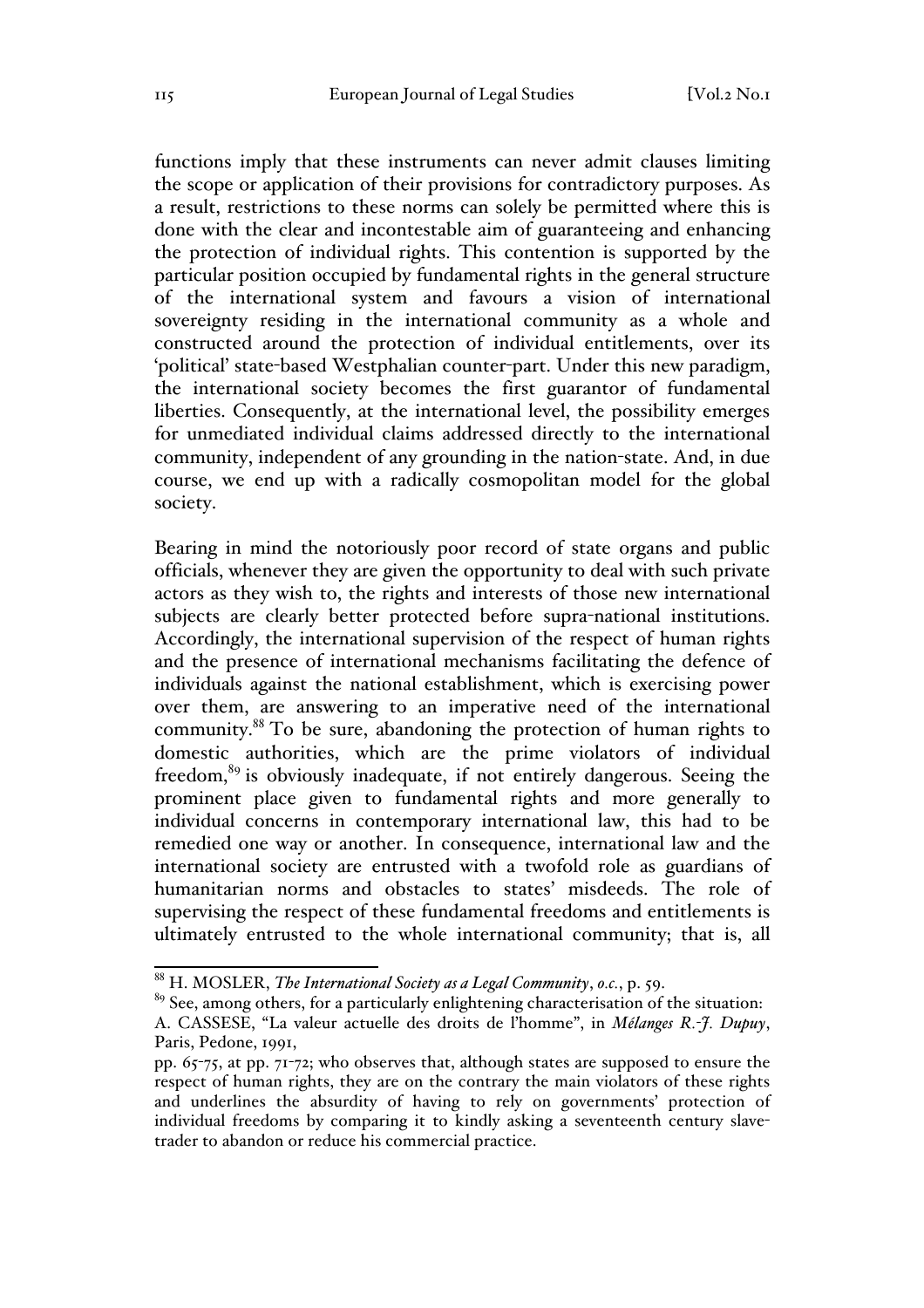subjects of public international law in their capacity of trans-national actors and subjects of a cosmopolitan legal order. The enforcement of these norms is, accordingly, equally entrusted to the entire international community; more specifically, to domestic courts and tribunals in first instance and with an appeal before international monitoring bodies.

Through the recognition of their legal prevalence in supra-national documents, fundamental rights are actually providing the conceptual linkage between liberalism and contemporary developments in international law; leading to a new concept of liberal sovereignty, where states "sovereignty is not absolute and includes respect for its legal limitations".<sup>90</sup> Incontestably, "sovereignty is only a name given to so much of the international field as is left by law to the individual action of states".<sup>91</sup> In the first place, states' pretensions to sovereignty rest, at the international level, on the recognition of this principle in the Charter of the United Nations. As a result, national sovereignty is only appropriate so long as states act inside the limits established by the Charter and respect the norms it protects. This includes, above all, the rights of individuals living under their jurisdiction. In consequence, domestic authorities lose their sovereign control when they are implicated in human rights violations, as the commission of such abuses is clearly outside the limits of the dominion that the Charter concedes to them. Therefore, rights are the principal channel of the contemporary shift from a traditionalist archetype of state sovereignty to a paradigm of liberal international or cosmopolitan sovereignty, which seeks to curtail political power and render it accountable by placing "at its centre the primacy of individual human beings".<sup>92</sup>

As such, rights determine the limits of law's legitimacy and the democratic character of the polity. They "serve as constraints on which institutions we should have" <sup>93</sup> and as standards of legality of municipal organs. A legitimate state is a rights-respecting state, and democratic institutions are

 <sup>90</sup> D. TÜRK, "Reflections on Human Rights, Sovereignty of States and the Principle of Non-Intervention", *o.c.*, p. 765.<br><sup>91</sup> H.L.A. HART, *The Concept of Law*, Oxford, Clarendon, 1961, pp. 215-216 and 256;

<sup>2</sup>nd ed., Oxford, Clarendon, 1994, pp. 220-221 and 305.

<sup>92</sup> D. HELD, "Law of States, Law of Peoples", *o.c.*, especially pp. 1-2 and 38-39; who underlines that "the study of the nature and changing forms of sovereignty is the study of the shifting meaning of rightful political authority", that "sovereignty is a contested phenomenon" and that, "in tracing shifts in the regime of sovereignty, the concern is with the reconfiguration of the proper form and limits of political power and the changing connotation of legitimate political authority".

<sup>93</sup> R.G. FREY, "Act-Utilitarianism, Consequentialism and Moral Rights", in R.G. FREY, *Utility and Rights*, Oxford, Blackwell, 1985, pp. 61-85, at p. 63.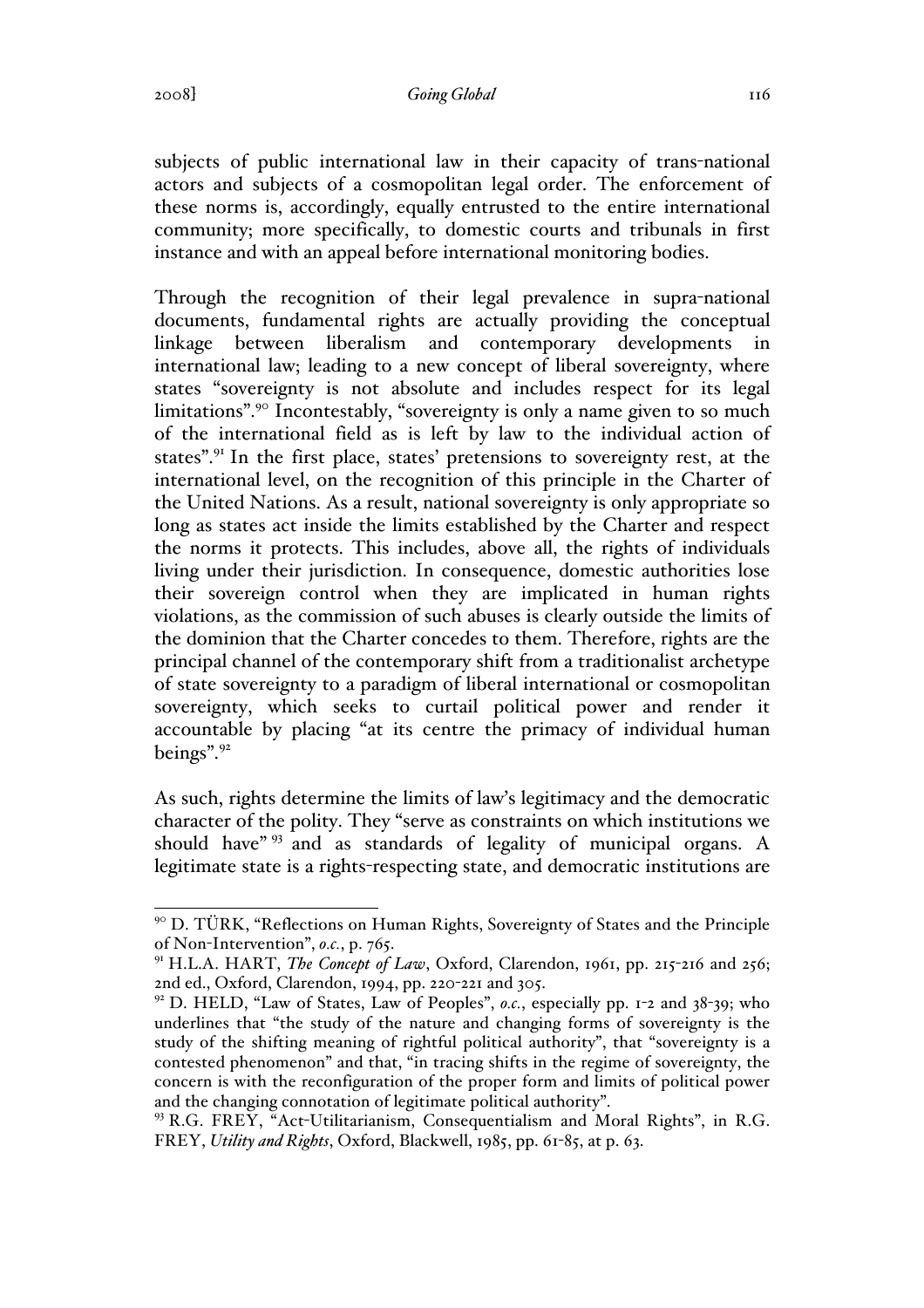institutions protective of basic rights. Accordingly, just institutions, both at the trans-national and at the municipal level, emerge from the antecedent rights of individuals. This inverts the conventional republican conception, where fundamental liberties materialise as the result of the adoption of traditional democratic principles or the institutionalisation of the general will. Indeed, the entrenchment of basic rights in constitutional documents, international treaties and customs becomes the corner-stone of states' legitimacy. Subsequently, legal norms and decisions that ostensibly infringe fundamental rights need not only to be considered unjust but also invalid. In a nutshell, human rights constitute at the same time constraints on the individual actions of every agent and standards for the evaluation of the legitimacy of political structures and the validity of laws.

In this new perspective, human rights constitute a sort of Hartian 'rule of recognition' of the international legal order; namely, they serve as criteria for the validity at the supra-national level of each and every legal provision otherwise adopted. Herbert Hart defines a rule of recognition as "a very simple form of secondary rule: a rule for conclusive identification of the primary rules of obligation". It is normally concerned with conferring powers but it can, nevertheless, include substantive and even moral conditions. It unifies all other norms into a coherent legal system. And it operates as a benchmark for their validity. Therefore, it constitutes the defining element and the ultimate foundation of the entire legal order. Hart adds that "for the most part the rule of recognition is not stated, but its existence is *shown* in the way in which particular rules are identified", in practice, by various actors, chiefly including judicial bodies. This entails a clearly customary aspect.

Besides, the validity of that particular rule does not need to be demonstrated. In spite of the fact that it serves as a touchstone for the validity of all other rules within a given legal order, it cannot (logically) ground either its own legitimacy or that of the system as a whole. These two issues are clearly interdependent but they require some further justification, as well as an extra-legal point of reference from which to assess their truthfulness. Yet, as long as one remains inside the legal paradigm, the rule of recognition functions as a factor of self-validation and rationalisation of that regime. Hence, Hart's rule of recognition is, at the same time, a norm and a blunt fact. It also has both a legal and a metalegal character. In a way, it is axiomatic precisely because it is the keystone of the system, the main hypothesis on which it is constructed and from